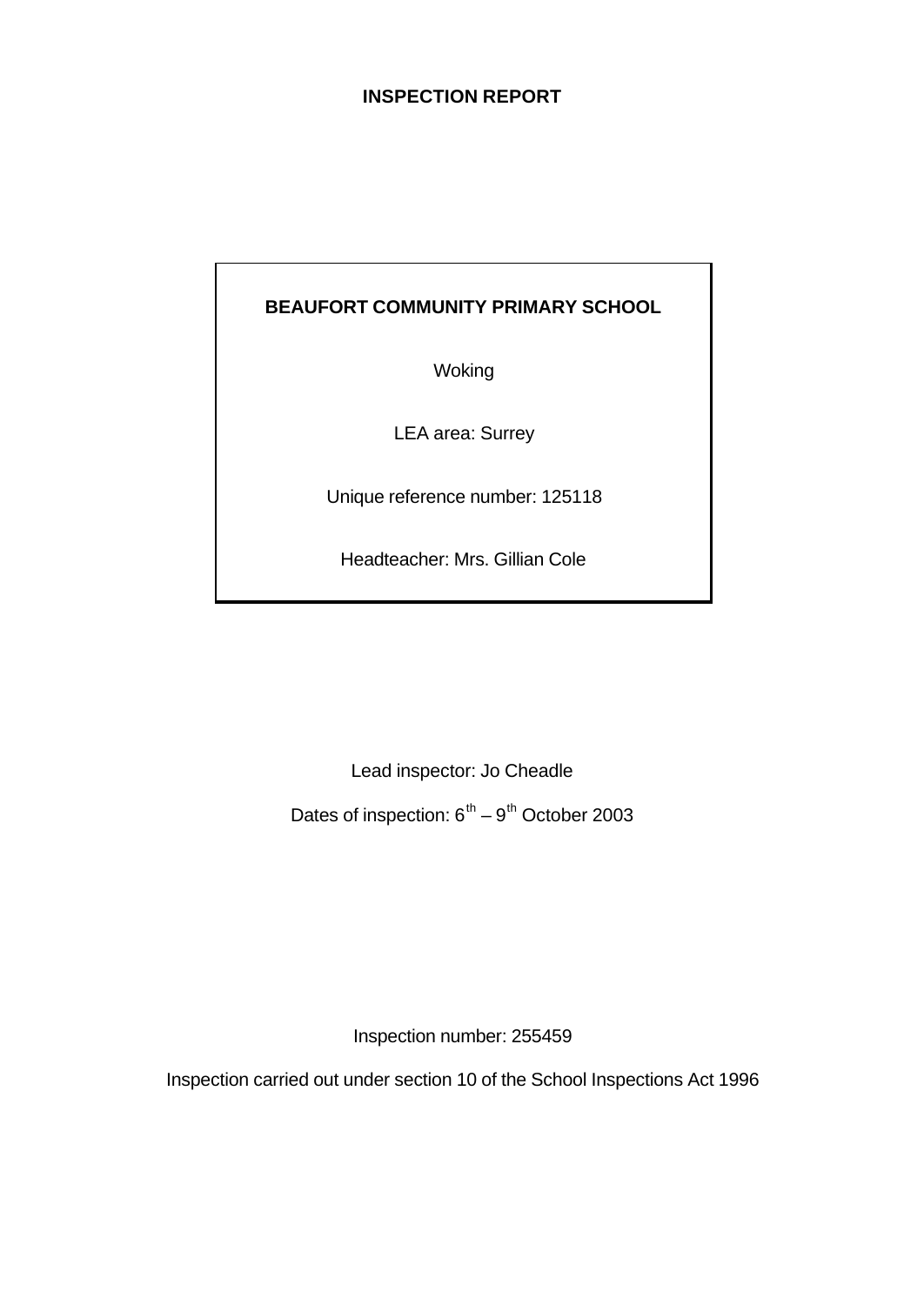#### © Crown copyright 2003

This report may be reproduced in whole or in part for non-commercial educational purposes, provided that all extracts quoted are reproduced verbatim without adaptation and on condition that the source and date thereof are stated.

Further copies of this report are obtainable from the school. Under the School Inspections Act 1996, the school must provide a copy of this report and/or its summary free of charge to certain categories of people. A charge not exceeding the full cost of reproduction may be made for any other copies supplied.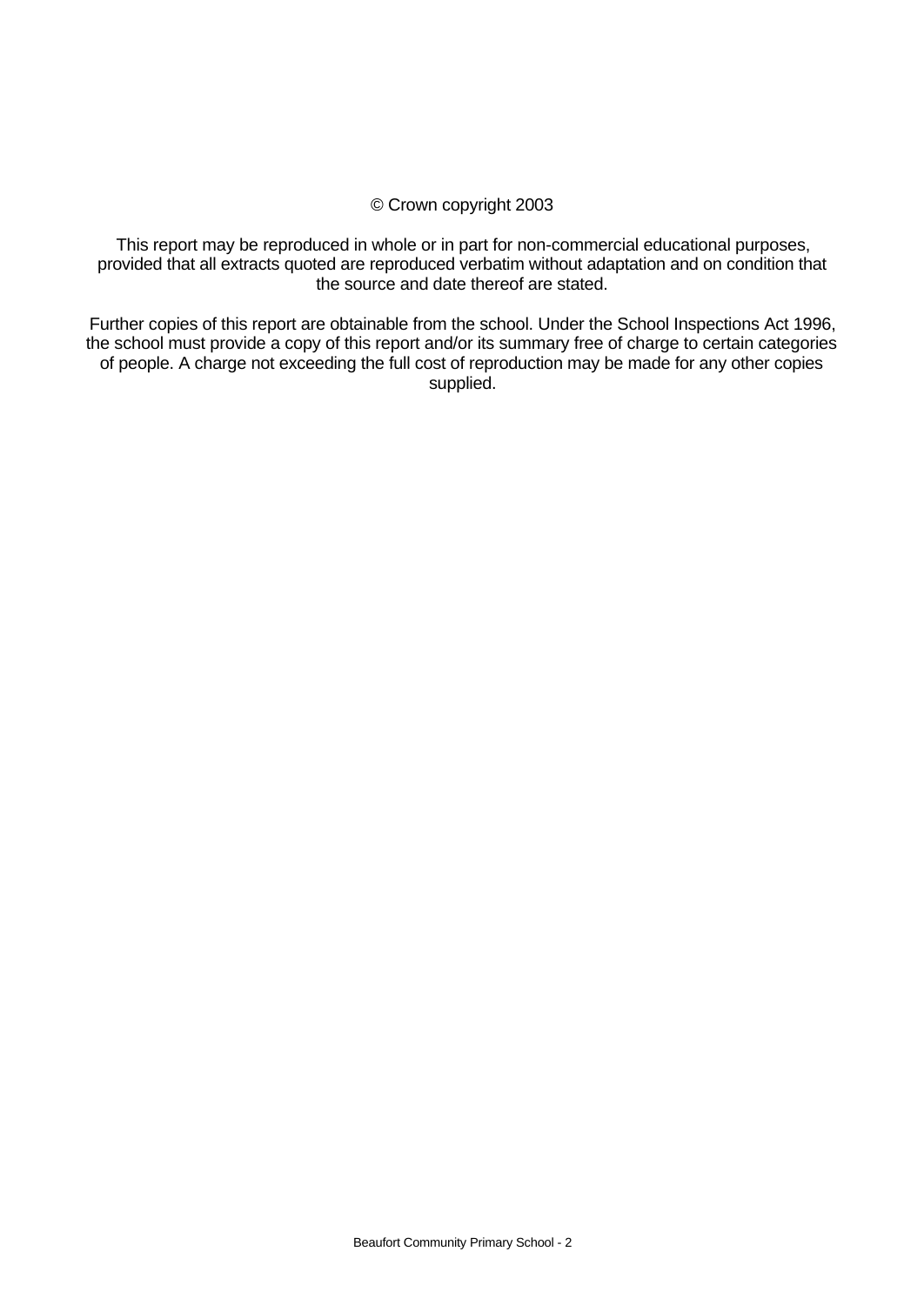# **INFORMATION ABOUT THE SCHOOL**

| Type of school:              | Community                                    |
|------------------------------|----------------------------------------------|
| School category:             | Primary                                      |
| Age range of pupils:         | 4 to 11                                      |
| Gender of pupils:            | Mixed                                        |
| Number on roll:              | 407                                          |
| School address:              | Kirkland Avenue<br>Goldsworth Park<br>Woking |
| Postcode:                    | <b>GU21 3RG</b>                              |
| Telephone number:            | 01483 474986                                 |
| Fax number:                  | 01483 799904                                 |
| Appropriate authority:       | Governing Body                               |
| Name of chair of governors:  | Mrs. Diana Smith                             |
| Date of previous inspection: | March 1998                                   |

# **CHARACTERISTICS OF THE SCHOOL**

Beaufort is a community primary school with 407 boys and girls between the ages of 4 and 11. The school is organised into 15 classes. Pupils at the school are mainly white British, although other ethnic groups are represented in small numbers, the largest being pupils of Pakistani origin. The proportion whose mother tongue is not English is high, but the vast majority have good English skills. There are currently 2 pupils who the school supports in learning English. The local area has changed quite significantly since the last inspection and there is now a much wider mix of privately owned properties, rented accommodation and social housing. Pupils who come to the school are currently from much broader social and economic backgrounds. When children start in the reception classes, skills and knowledge are varied, but generally below expectations for their age. The school has a lower than average percentage of pupils who need support for their special needs, including those with statements. However, some pupils need very specific and specialist support for learning, emotional and behavioural needs.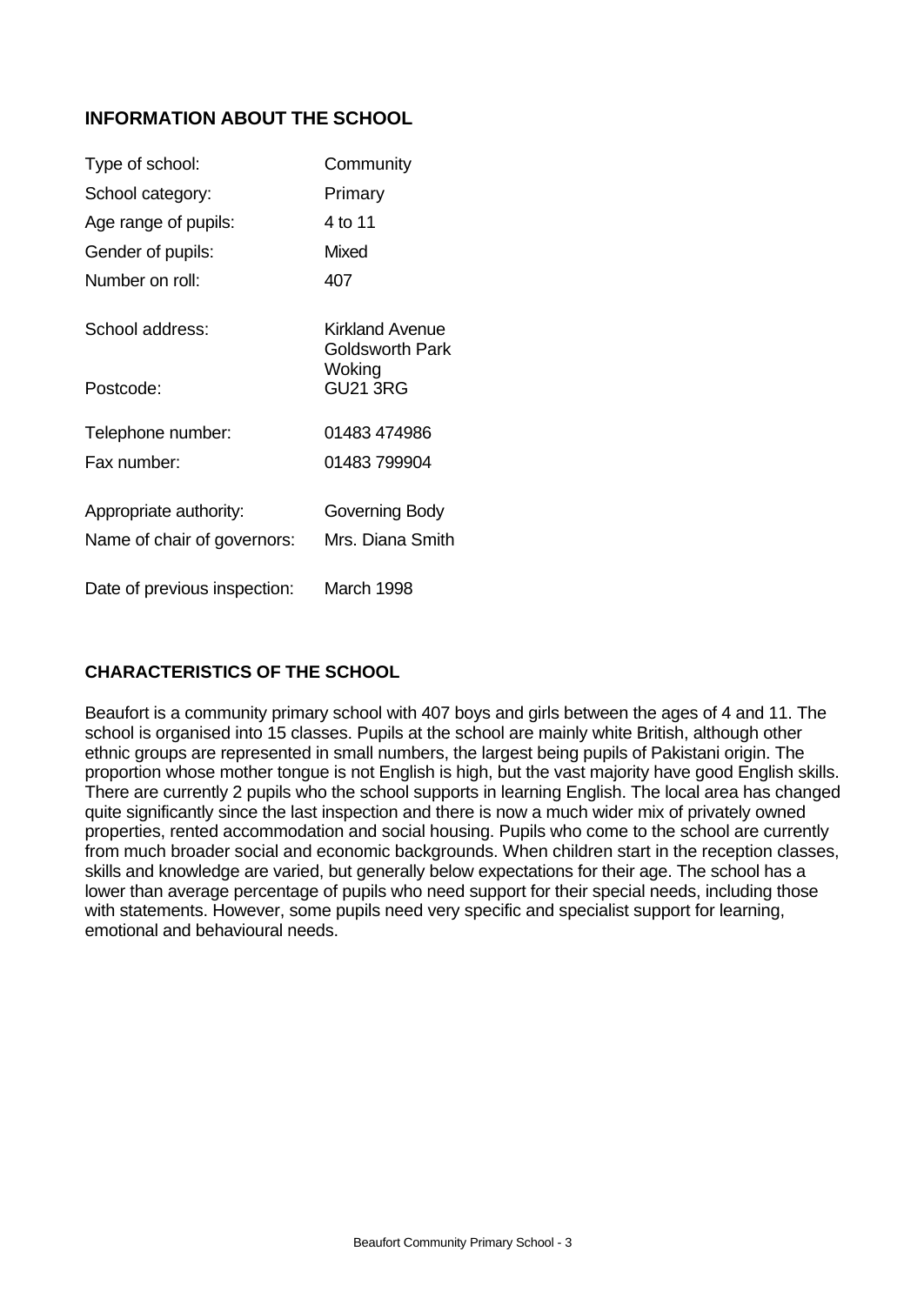# **INFORMATION ABOUT THE INSPECTION TEAM**

|       | Members of the inspection team | <b>Subject responsibilities</b> |                                                                                      |
|-------|--------------------------------|---------------------------------|--------------------------------------------------------------------------------------|
| 23233 | Jo Cheadle                     | Lead inspector                  | Science; Information and<br>communication technology; special<br>educational needs   |
| 9545  | Deborah Pepper                 | Lay inspector                   |                                                                                      |
| 17808 | Sue Orpin                      | Team inspector                  | English; history; geography                                                          |
| 27654 | Robina Scahill                 | Team inspector                  | Foundation stage; music; physical<br>education; English as an additional<br>language |
| 32356 | Penny Orme                     | Team inspector                  | Mathematics; art; design and<br>technology                                           |

The inspection contractor was:

#### **e-Qualitas Limited**

Inspection Division Langshaw Pastens Road, Limpsfield Chart Oxted, Surrey, RH8 0RE

Any concerns or complaints about the inspection or the report should be made initially to the contractor. The procedures are set out in the leaflet *'Complaining about Ofsted Inspections'*, which is available from Ofsted Publications Centre (telephone 07002 637833) or Ofsted's website (www.oftsed.gov.uk).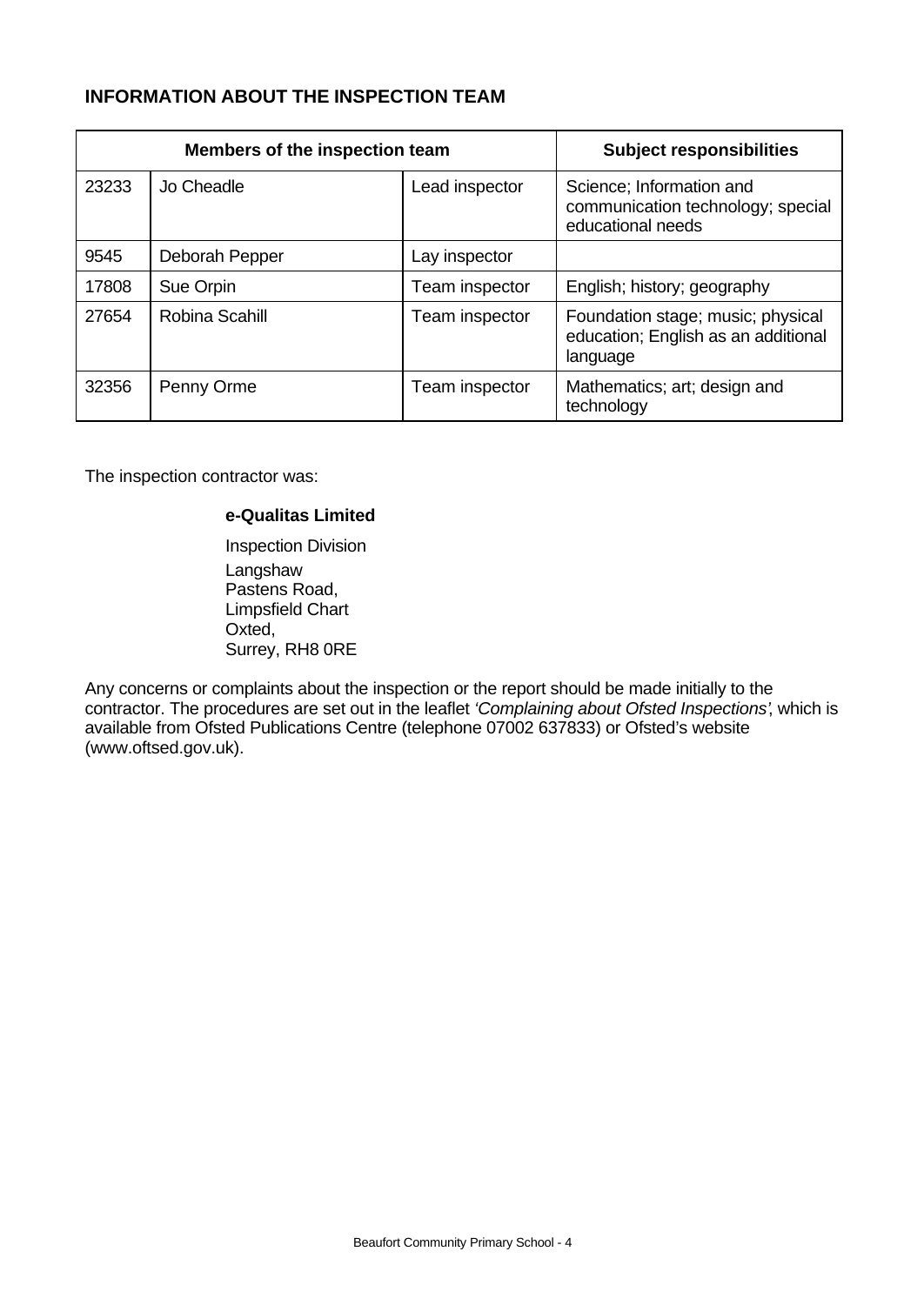# **REPORT CONTENTS**

|                                                                                     | Page |
|-------------------------------------------------------------------------------------|------|
| <b>PART A: SUMMARY OF THE REPORT</b>                                                | 6    |
| <b>PART B: COMMENTARY ON THE MAIN INSPECTION FINDINGS</b>                           |      |
| <b>STANDARDS ACHIEVED BY PUPILS</b>                                                 | 8    |
| Standards achieved in areas of learning and subjects                                |      |
| Pupils' attitudes, values and other personal qualities                              |      |
| QUALITY OF EDUCATION PROVIDED BY THE SCHOOL                                         | 11   |
| Teaching and learning<br>The curriculum<br>Care, guidance and support               |      |
| Partnership with parents, other schools and the community                           |      |
| <b>LEADERSHIP AND MANAGEMENT</b>                                                    | 16   |
| <b>PART C: THE QUALITY OF EDUCATION IN AREAS OF LEARNING AND</b><br><b>SUBJECTS</b> | 18   |
| AREAS OF LEARNING IN THE FOUNDATION STAGE                                           |      |
| <b>SUBJECTS IN KEY STAGES 1 AND 2</b>                                               |      |
| <b>PART D: SUMMARY OF THE MAIN INSPECTION JUDGEMENTS</b>                            | 26   |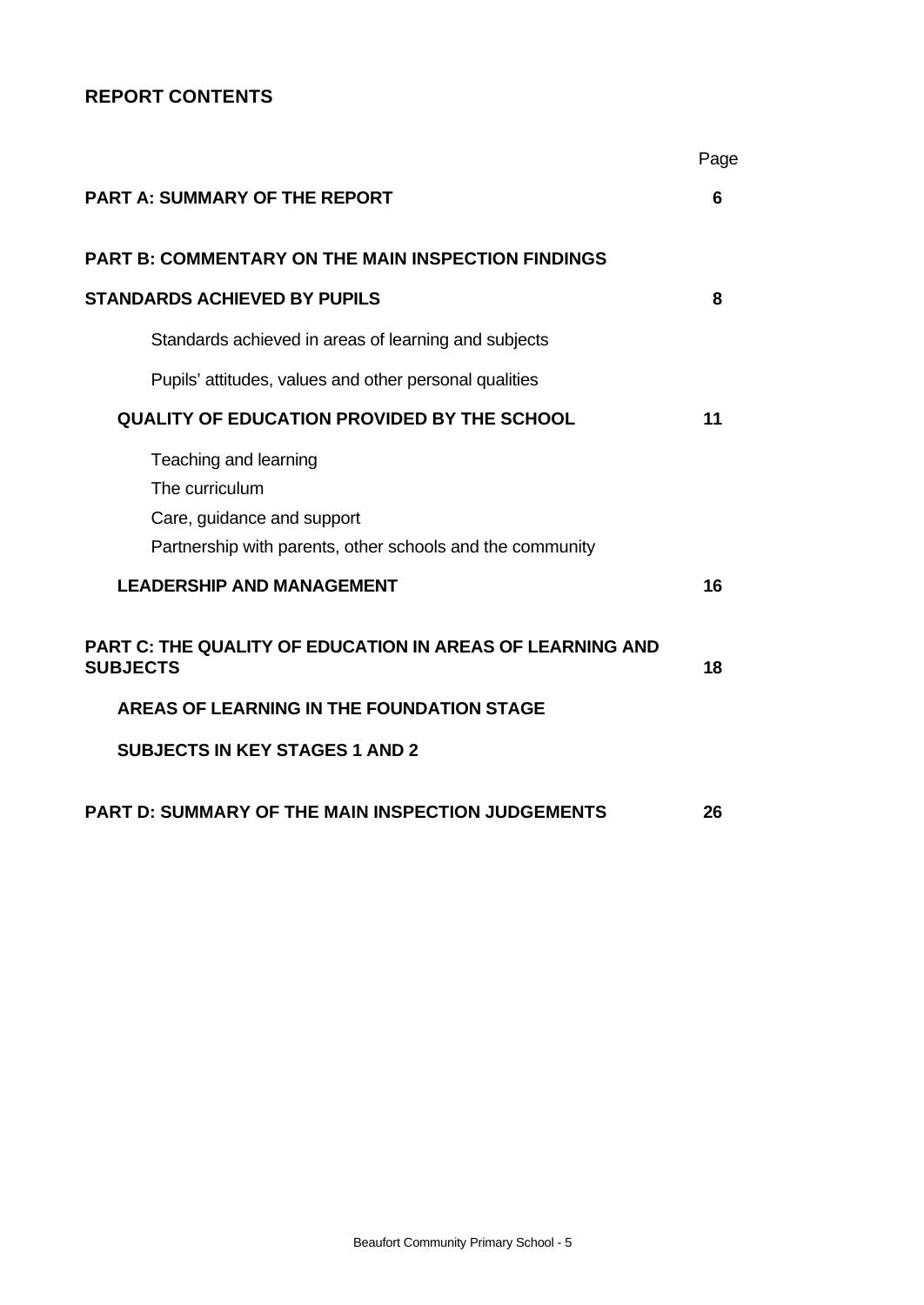# **PART A: SUMMARY OF THE REPORT**

# **OVERALL EVALUATION**

The school is improving quickly; at present it is **reasonably effective**. The quality of education provided is satisfactory and generally pupils achieve as well as those in similar schools. After a period of significant change and uncertainty, the school is now **well** led and managed and **good** improvements have been made. Key issues from the previous inspection have been dealt with **effectively.** The school provides **satisfactoryvalue for** the **money** it receives.

#### **The school's main strengths and areas for improvement are:**

- The clear vision of the headteacher and her deputy.
- The effective management of change in difficult circumstances.
- Good teamwork of the whole staff.
- Teaching methods are not always suitable for some pupils.
- Pupils' attitudes and behaviour not always good enough.

#### **How the effectiveness of the school has changed since the last inspection**

Since the last inspection, there have been five interim headteachers at the school until the current head was appointed permanently in April 2002. During this time there have also been difficulties in finding staff to work at the school. During this period of instability standards did not steadily improve and staff moral was low. Pupils' behaviour deteriorated and teaching was not as good as it should have been due to the high turnover of staff. Since the appointment of the new head and deputy, changes and improvements have been effectively managed. There is now stable staff, a clear sense of teamwork, strengths and weaknesses are understood and everyone is working towards the same targets. Under the leadership and management of the current headteacher and deputy, **improvement** in the school's effectiveness has been **good overall**.

#### **STANDARDS ACHIEVED**

#### **Year 6 results**

| <b>Results in National</b><br>Curriculum tests at the end |      | similar schools |      |      |
|-----------------------------------------------------------|------|-----------------|------|------|
| of Year 6, compared with:                                 | 2001 | 2002            | 2003 | 2003 |
| English                                                   |      | B               |      |      |
| mathematics                                               |      |                 |      |      |
| science                                                   |      |                 |      |      |

*Key: A - well above average; B – above average; C – average; D – below average; E – well below average Similar schools are those whose pupils attained similarly at the end of Year 2.*

Children join the school with a wide range of early experiences and their skills and knowledge are varied. Overall, their standards are below average. Many children need lots of help to listen well and be ready to learn. Teachers in the reception classes provide effective support that helps children to behave well and become interested in their work. While the majority will not reach all of the goals for early learning by the end of the reception class, they make a good start to improving their language and mathematical skills and **achieve well** overall. This good start helps children to make quick progress at the beginning of Year 1, so that the expected levels for Year 1 pupils are soon reached. Pupils make good progress in Year 1, but their **achievements are satisfactory** overall by the **end of Year 2** and they achieve the **expected standards in all subjects**.

Pupils make better progress in some years and classes than in others, but overall their **achievements are satisfactory** through **Years 3 to 6**. By the **end of Year 6**, standards are **in line with expectations** in all subjects. There is some good work in art and pupils learn to sing well. Pupils' achieve well in information and communication technology and standards meet expectations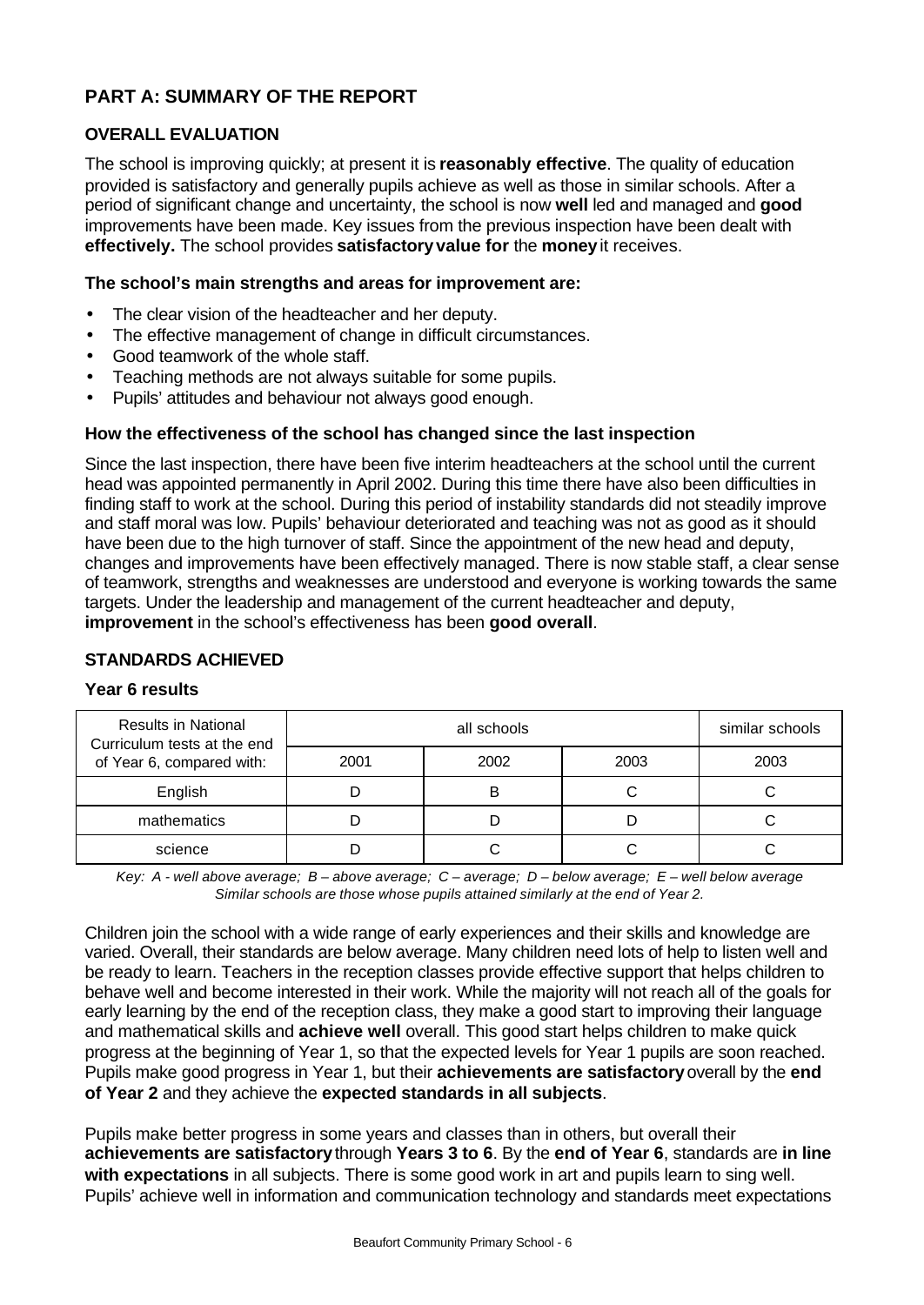by the end of Year 6. In religious education pupils' achievements are satisfactory and standards meet expectations.

Year 6 test results in 2003 were not as good as the previous year, although they matched national averages in English and science. The group were generally of lower ability than in 2002 and began with lower starting levels in English in particular. While test results dipped overall, pupils' achievements were satisfactory.

# **QUALITY OF EDUCATION**

The school provides a **satisfactory education** for its pupils. The quality of **teaching** is **satisfactory overall**. **Teaching in the reception classes** enables children to **acquire the necessary skills for learning**, such as listening, taking turns and concentrating. **Good teaching in Year 1** ensures that children joining form the reception classes **quickly reach appropriate levels** for their age. There is good teaching in most year groups and **teaching is strong in Year 6**. In **Years 2 to 5**, pupils' **progress is sometimes inconsistent**, either because teachers are new to the profession or age range, or because the work planned or the style of delivery is not suitable for all pupils in the class.

The **curriculum** is **appropriately planned** and there is a **good** range of **extra activities** that extend pupils' learning. **Care** of pupils and the **support and guidance** they are given is of a **high** quality and **good** attention is given to pupils' **health and safety**. The school works in close partnership with many parents, other schools and the local community. All efforts are made to deal with parents' concerns, because the school understands that parents have a very important role to play in their children's learning.

## **LEADERSHIP AND MANAGEMENT**

**Leadership and management** of the school are **satisfactory overall**. The headteacher has a clear vision of what she wants to do at the school. The deputy head shares this vision, and the two have worked closely and effectively to lead and manage the school well through a troubled time. Their work is improving the school and there is now a **good ethos** where staff feel valued and are committed to improvement. Senior managers and subject co-ordinators are making good changes to move the school forward and are becoming more skilful in leading others towards improvement. The governors are effective in their role of supporting and challenging the school. They carry out their statutory responsibilities as they should. **Governance** is **satisfactory** overall.

# **PARENTS' AND PUPILS' VIEWS OF THE SCHOOL**

Most parents who spoke to inspectors during the inspection were happy with the school and thought that their children were doing well. Some parents have concerns about the way that the school works with their children. The inspection team found that their concerns about support for children who have special educational needs were not founded, as the school's provision is good. The team do agree with those parents who believe that the behaviour of some pupils can affect the learning of others in the class. Findings were that the school clearly identifies those pupils who need support with their behaviour and emotional needs and there are good strategies for working with them. There are some pupils who know how to behave well and understand the school's clear and consistent expectations of how they should behave, but at times they do not always demonstrate positive attitudes. The majority of pupils, however, enjoy school and get on well with their teachers and other adults.

#### **IMPROVEMENTS NEEDED**

#### **The most important things the school should do to improve are:**

- The quality of teaching must be better, especially in Years 2, 3 and 5.
- Pupils' speaking and listening skills need to be developed further.
- Some pupils' attitudes and behaviour need to improve.
- Governors need to work with the head and deputy to think of ways of involving more parents and promoting positive views about the school.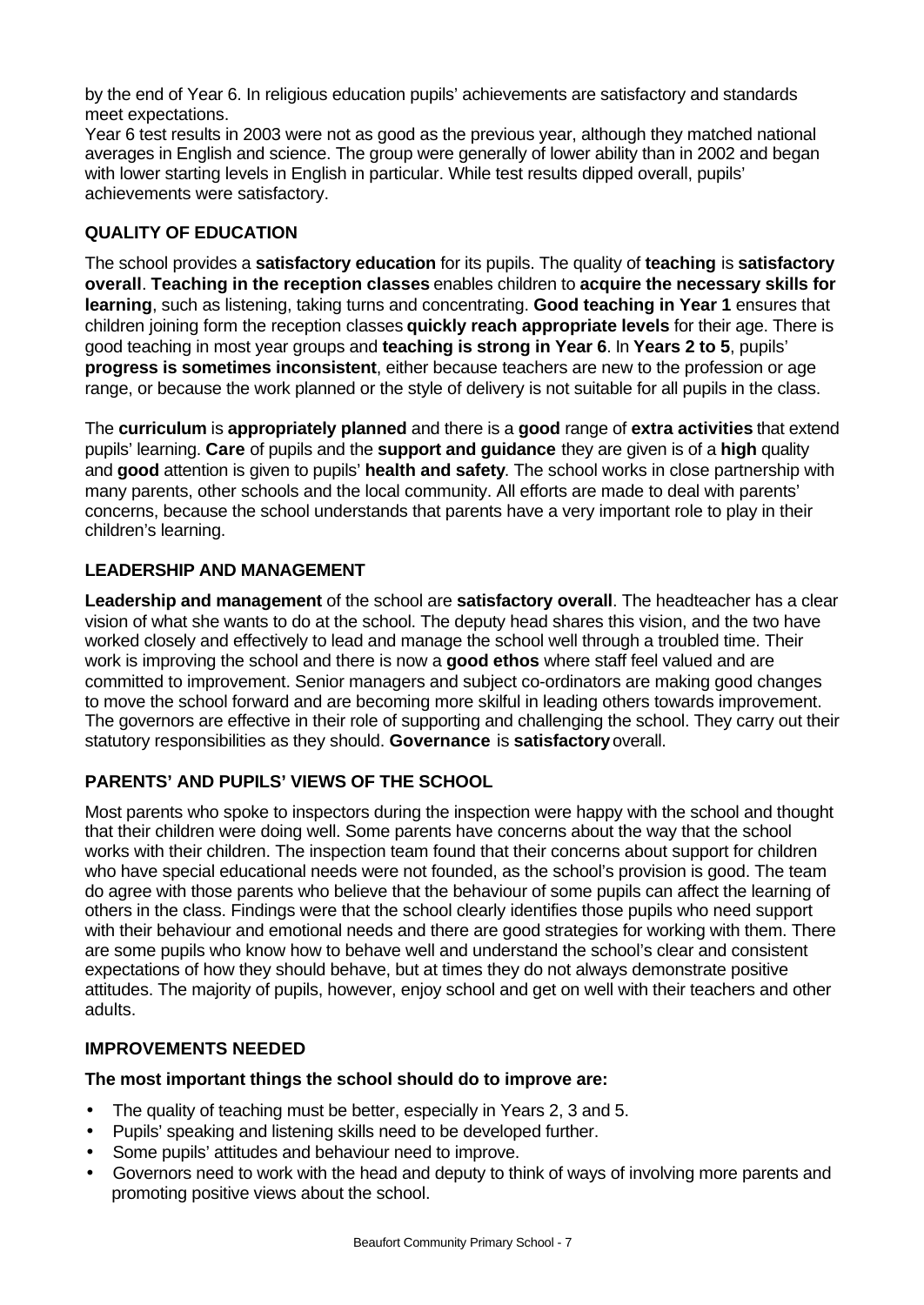# **PART B: COMMENTARY ON THE INSPECTION FINDINGS**

# **STANDARDS ACHIEVED BY PUPILS**

#### **Standards achieved in areas of learning and subjects**

Children enter the reception classes with below average standards. Children achieve well in the reception classes, although standards are below expectations by the time they enter Year 1. In English, mathematics and science standards are average by the end of Years 2 and 6 and pupils' achievements are satisfactory. Pupils who receive specialist support for their special educational needs generally achieve well.

#### **Main strengths and weaknesses**

- Children achieve well in the reception classes and in Year 1.
- Pupils' overall achievements are satisfactory, but limited by inconsistent progress in Years 2 to 5.
- Pupils achieve well in Year 6.
- Speaking and listening skills are below average.
- Pupils with special educational needs achieve well.
- Pupils do well in investigative aspects of science work.
- Pupils do not achieve well enough in some aspects of geography.

#### **Commentary**

1. When children join the school in the reception classes, many now have poor language skills. This affects all aspects of their learning and means that overall standards are below those normally expected. This is different to levels found at the time of the last inspection. In addition, a growing number of children are only beginning to learn English when they join the school and they do not always speak English at home. Many children need a lot of support to settle to their work and pay good attention. Some have had no previous experience of playing and working with other children and these aspects of learning all need to be taught with great care. The Foundation Stage curriculum focuses appropriately on helping children to be ready to learn. They quickly understand how they are expected to behave and treat others. They learn to play and work together. Despite these good achievements, many will still not reach the goals in all aspects of learning by the time they enter Year 1, because there is not enough time to improve their language skills sufficiently.

2. As a result of the good start in the reception year, pupils settle quickly into Year 1 and start to work on the expected curriculum for their age. Effective teaching in Year 1 builds on the good achievements of early learning and pupils are soon on track to achieve standards expected for their age. In the current Year 2 classes, there are high proportions of pupils with special educational needs. In one class, many pupils have behavioural difficulties. The school is working to support these pupils in the best possible way to ensure that they achieve as well as they can. It is clear that a significant minority of pupils will not achieve the standards expected of them because of the difficulties they face with language and social skills development. Therefore, more appropriate teaching and learning styles are being developed to match the pupils' needs. In national tests in 2003, although results were lower than the national average, more Year 2 pupils achieved the higher level 3 in reading than in previous years.

#### *Standards in national tests at the end of Year 2 – average point scores in 2003*

| Standards in: | School results | National results |
|---------------|----------------|------------------|
| Reading       | 15.2 (15.4)    | 15.9 (15.8)      |
| Writing       | 12.4 (14.7)    | 14.8 (14.4)      |
| Mathematics   | 16.0(14.1)     | 16.4 (16.5)      |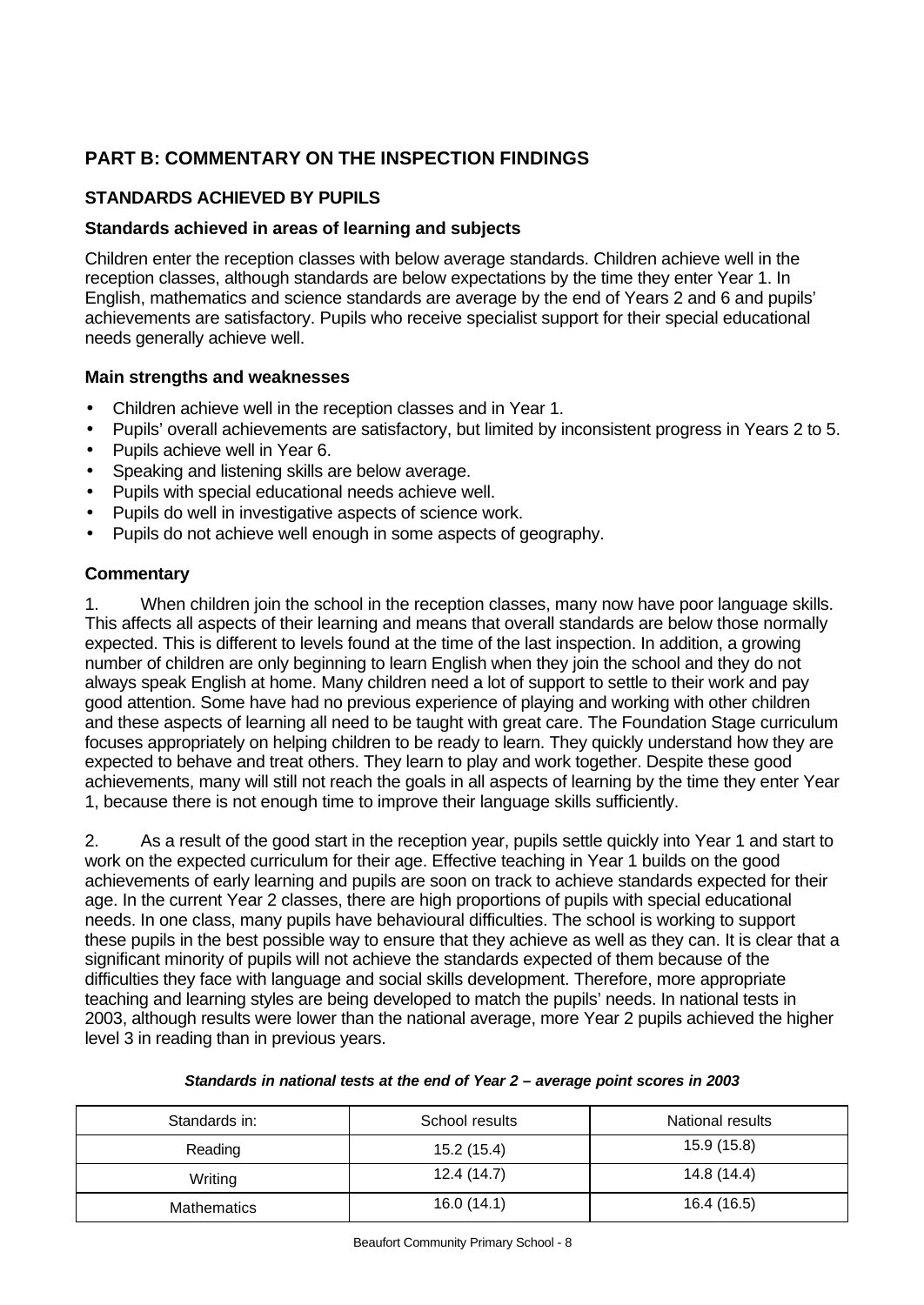*There were 69 pupils in the year group. Figures in brackets are for the previous year.*

3. Many of the pupils in Years 3 to 6 started at the school with better levels than the current reception children, but they are not achieving as well. This is because the rate of progress they make is different between classes and year groups. Senior managers know where the weaknesses are and, in order to ensure that pupils achieve well, the school has adopted the following strategies:

- Newly qualified teachers are receiving appropriate support to develop their skills further.
- Overseas trained teachers are given help to understand and implement the national curriculum.
- Teachers working with a year group that is new to them are being helped to manage pupils effectively and provide the right sort of work for them.
- Where teaching is not effective in engaging pupils' interest and promoting good attitudes, special programmes have been introduced for specific groups of pupils and teachers are being supported to in providing better learning opportunities. This is the case in Year 5, where a group of average ability boys have particularly poor attitudes to their work. It is recognised that their achievements will not be as good as they should be unless they are motivated by a more creative and interesting approach.

4. In Year 6, pupils build effectively on previous learning and achieve well. In the 2003 national tests, over one third of the pupils achieved better than expected in writing, and over a tenth achieved better than expected in reading. Mathematics results were lower than the national average. Science results were close to the national average and have been maintained at similar levels over a period of three years. Results in science do not reflect the good achievements that pupils make in acquiring investigate and inquiry skills in science. While standards are average, the school clearly understands that rates of progress must be consistent through all years to ensure that pupils achieve well overall and attain standards that reflect this.

| Standards in:      | School results | National results |
|--------------------|----------------|------------------|
| English            | 27.0(25.8)     | 27.0 (27.0)      |
| <b>Mathematics</b> | 26.0(25.9)     | 27.0 (26.7)      |
| Science            | 28.1 (27.8)    | 28.8 (28.3)      |

#### *Standards in national tests at the end of Year 6 – average point scores in 2003*

*There were 66 pupils in the year group. Figures in brackets are for the previous year.*

5. The school has identified the need to develop pupils' speaking and listening skills, which are generally below average. Many pupils need support to listen carefully for prolonged periods. Their attention is easily broken, even when they initially appear to be very interested in what is being said. When asked to speak, the school's highest attaining pupils need encouragement to extend their contributions and explain fully what they mean. There are good strategies to develop speaking and listening skills. Some of these strategies are linked pupils' social and personal development and are designed to encourage greater self-esteem, giving pupils more confidence to express their ideas orally. Those pupils who are learning to speak English are supported well by the school, especially when teaching assistants work with them on individual tasks in lessons. However, limited specialist provision is made for them and they do not learn to speak English in a structured and systematic way. In the majority of cases, these pupils are not low attaining pupils and they cope well in lessons, making good progress.

6. The school's arrangements for supporting pupils with special educational needs are ensuring that this group of pupils is achieving well. Individual education plans are clearly written, carefully monitored and well used by most teachers to provide the suitable activities for pupils in lessons. In individual or group sessions with the special needs co-ordinator or specialist support teachers, effective strategies ensure that pupils achieve well.

7. Standards in ICT are average by the end of Year 2 and Year 6. This is an improvement on findings from the last inspection. An ICT technician has been appointed and her contribution to developing teachers' confidence, organising and maintaining the good working order of resources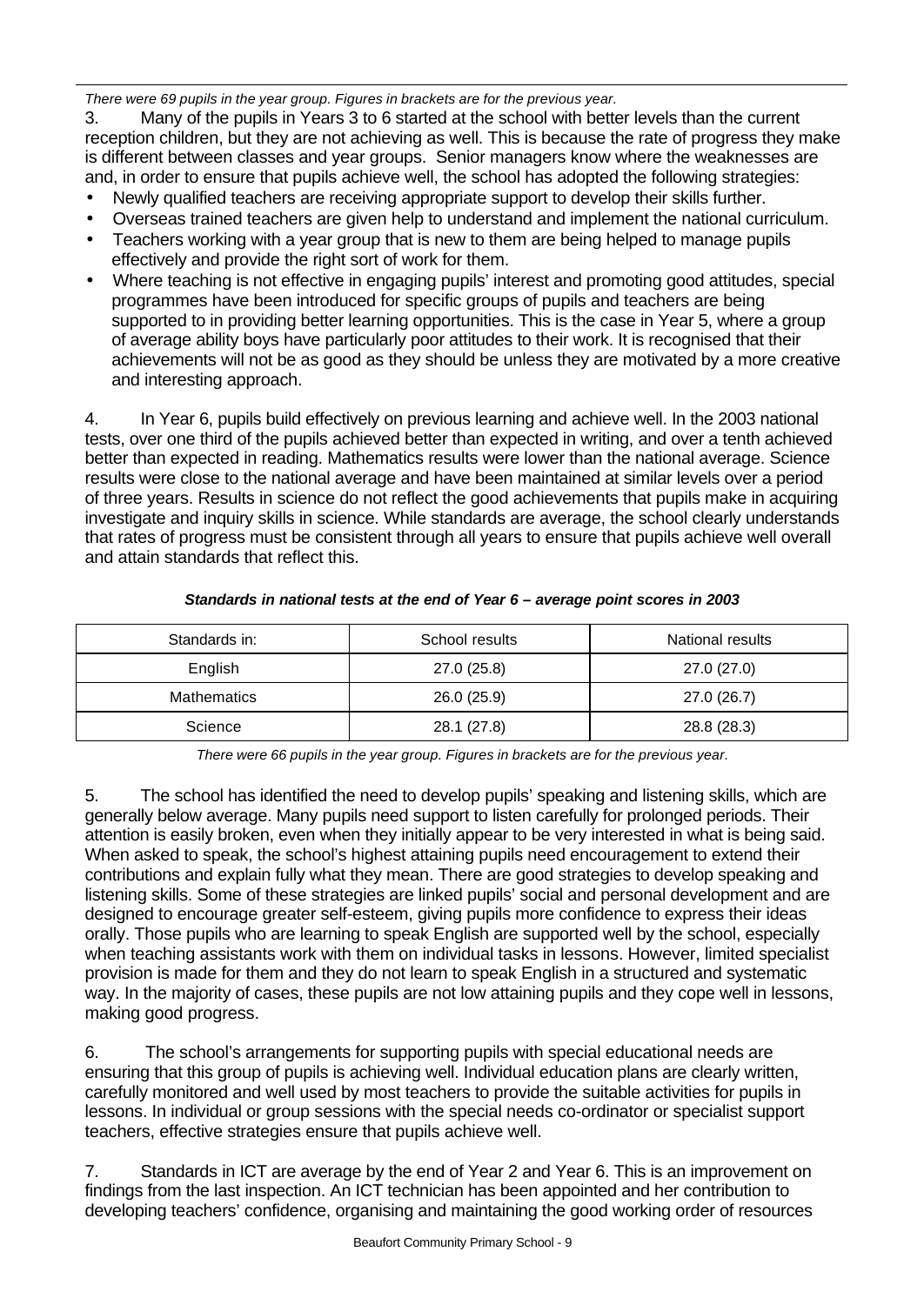and contributing to pupils' learning experiences has been key in raising standards. Pupils are now achieving well in ICT. In religious education pupils' achievements are satisfactory and standards meet the expectations of the agreed syllabus. In foundation subjects, with the exception of geography, pupils' achievements are also satisfactory and standards meet expectations. In geography, while standards are broadly in line with expectations by the end of Year 6, pupils do not achieve as well as they should do in developing practical geographical inquiry skills.

# **Pupils' attitudes, values and other personal qualities**

Overall, pupils' attitudes, behaviour and attendance are satisfactory. The school makes satisfactory provision for pupils' moral, spiritual and cultural development and good provision for the development of pupils' social skills.

# **Main strengths and weaknesses**

- The effective development of pupils' moral and social awareness is having an increasingly positive affect on their attitudes and behaviour.
- A significant minority of boys and a few girls do not always show positive attitudes or behave well enough and their progress is affected.
- Many pupils take responsibility seriously and want to do their best.
- Pupils awareness of cultures other than their own is not developed effectively enough.

# **Commentary**

8. The development of pupils' social awareness and their understanding of moral issues has been a high priority. The school has worked closely with the local education authority to monitor pupils' responses when learning how to behave in different contexts and how to make the right choices. Playtime and lunchtime behaviour has improved as a result. All opportunities are well planned and support the needs of specific groups and individuals to make an overall difference to the behaviour and attitude of all pupils. Pupils who have very specific behavioural and emotional needs are carefully and sensitively supported. At present attitudes and behaviour are satisfactory overall, but there is a general acceptance that both need to improve further. Nevertheless, pupils are now achieving well as a result of the good provision for their social development. Work on social and moral aspects of learning provides a good foundation for citizenship issues, helping pupils to understand the implications of the choices on the wider community.

9. Despite the school's very clear expectations about behaviour and a committed effort to promoting good attitudes to learning, there are a small but significant number of pupils who do not behave well and demonstrate negative attitudes at times. These pupils do not have special behavioural needs, but behave poorly sometimes because they want to or sometimes because they are bored in lessons. These pupils are mostly boys, but include a few girls. Pupils talked to inspectors about the way they behaved and what they thought about school. Most admitted that they behaved poorly at times and clearly understood that they could make choices about their conduct. They were equally aware that some pupils had specific difficulties and found it a real struggle to do the right thing, but were quick to point out that they personally did not fit into this group. Discussions with pupils showed them to be articulate and capable of achieving standards expected of them. The school has planned action to work with these pupils in innovative ways to improve their attitudes and behaviour. They are highly aware that parents must be involved 100 per cent in these strategies to ensure that expectations are consistent on both sides. Many pupils take on roles of responsibility within school. Older pupils look after younger pupils in the playground and are very tolerant of those who need special support to behave well in lessons. Pupils organise their own clubs and activities, such as a running club started by two Year 6 girls, who even created their own register on the computer.

10. Most pupils attend school regularly and arrive punctually each morning. Overall attendance is satisfactory and has improved on last year's figures. Some pupils regularly arrive late to school. In general, most pupils know why it is important to attend regularly and arrive on time. They are serious and sensible about ensuring that they are ready to start work.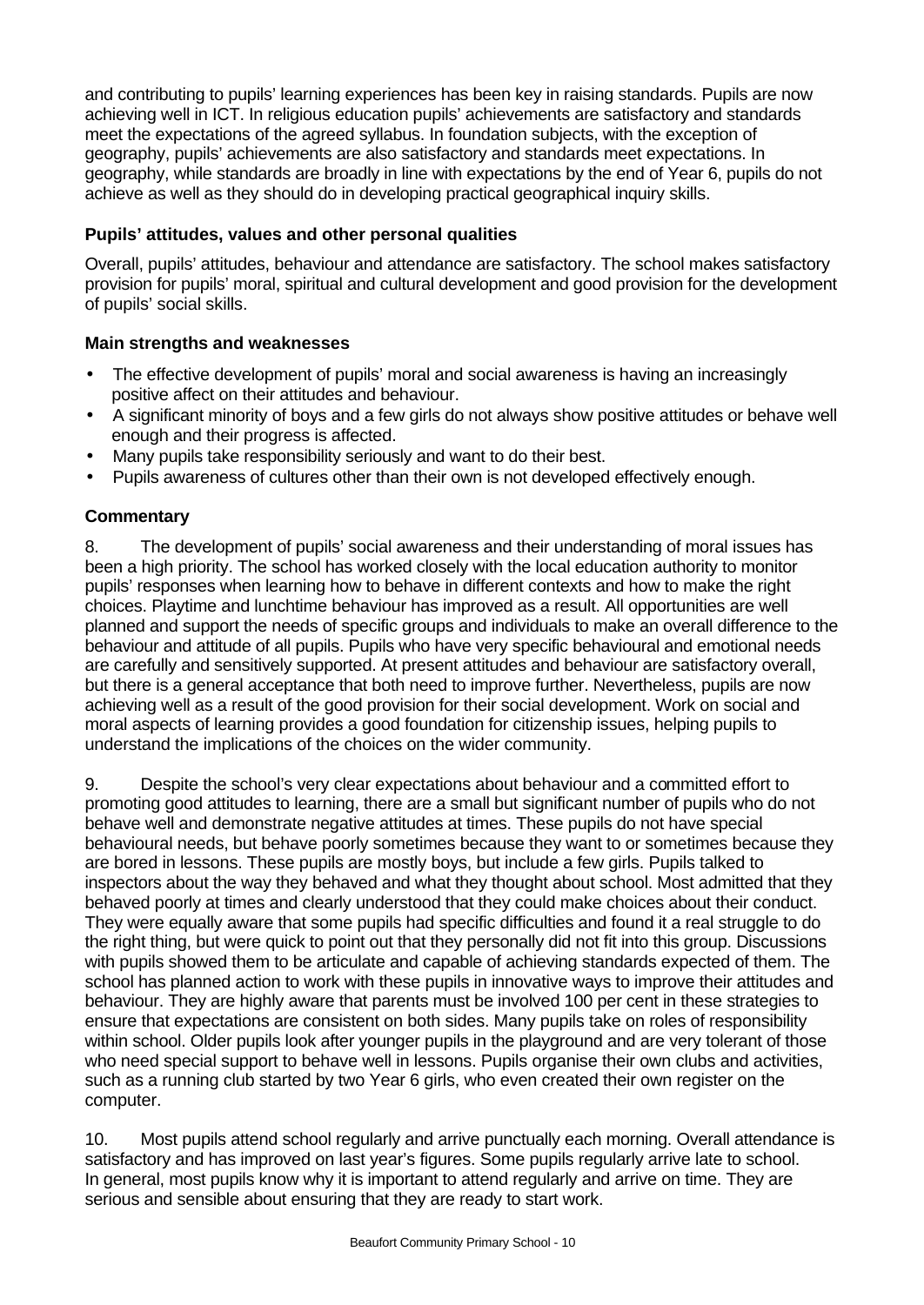# **Attendance**

#### *Attendance in the latest complete reporting year (%)*

| Authorised absence |     | Unauthorised absence |     |
|--------------------|-----|----------------------|-----|
| School data:       | 5.4 | School data:         |     |
| National data:     | 5.4 | National data:       | 0.5 |

*The table gives the percentage of half days (sessions) missed through absence for the latest complete reporting year.*

11. As the local community and the school's population are changing, the school is responding well to the need to develop its provision. Pupils who speak English as an additional language are growing in number and, because the school quickly identifies their needs and supports them sensitively supported, they feel able to share their cultural experiences with others. The growing number of pupils who speak other languages and are from different ethnic backgrounds has added richness to the development of pupils' awareness of other cultures, which is currently satisfactory. However, more could be done to really challenge pupils' opinions and understanding and build a deeper awareness of the multi-cultural nature of our society. There have been exclusions at the school in the last year, but none have been specifically related to ongoing bullying or racist incidents.

#### *Ethnic background of pupils Exclusions in the last school year*

| Categories used in the Annual School Census | No of pupils<br>on roll | Number of<br>fixed period<br>exclusions | Number of<br>permanent<br>exclusions |  |
|---------------------------------------------|-------------------------|-----------------------------------------|--------------------------------------|--|
| White - British                             | 388                     | 10                                      |                                      |  |

# **QUALITY OF EDUCATION PROVIDED BY THE SCHOOL**

#### **Teaching and learning**

The overall quality of education provided by the school is satisfactory (4). There are good extra-curricular activities to support pupils' learning. The provision for pupils with special educational needs is good and all pupils are well cared for. Although there are strengths in teaching that enable pupils to learn well in some lessons, teaching is generally satisfactory.

#### **Main strengths and weaknesses**

- There are consistent strengths in teaching throughout the school.
- Teaching is good in Year 6.
- Some pupils' lack well-developed learning skills such as listening and following instructions.
- Lessons are not always organised in the best way to hold pupils' interest and help them to behave well.
- Special needs teachers and assistants work very effectively with pupils.
- Teaching assistants make good contributions to pupils' learning.

#### **Commentary**

12. After an unsettled period when the recruitment and retention of teachers presented serious concerns for the school, there is now a full complement of teachers, each with strengths in their teaching. The common strengths of teaching are assessment procedures are now supporting teachers in checking what pupils have learned so far and what they need to learn next, lessons are planned with clear learning intentions for specific groups, teachers make good use of individual education plans for pupils with special educational needs, subject knowledge is generally good, teachers expect pupils to behave well and there is a strong desire to improve.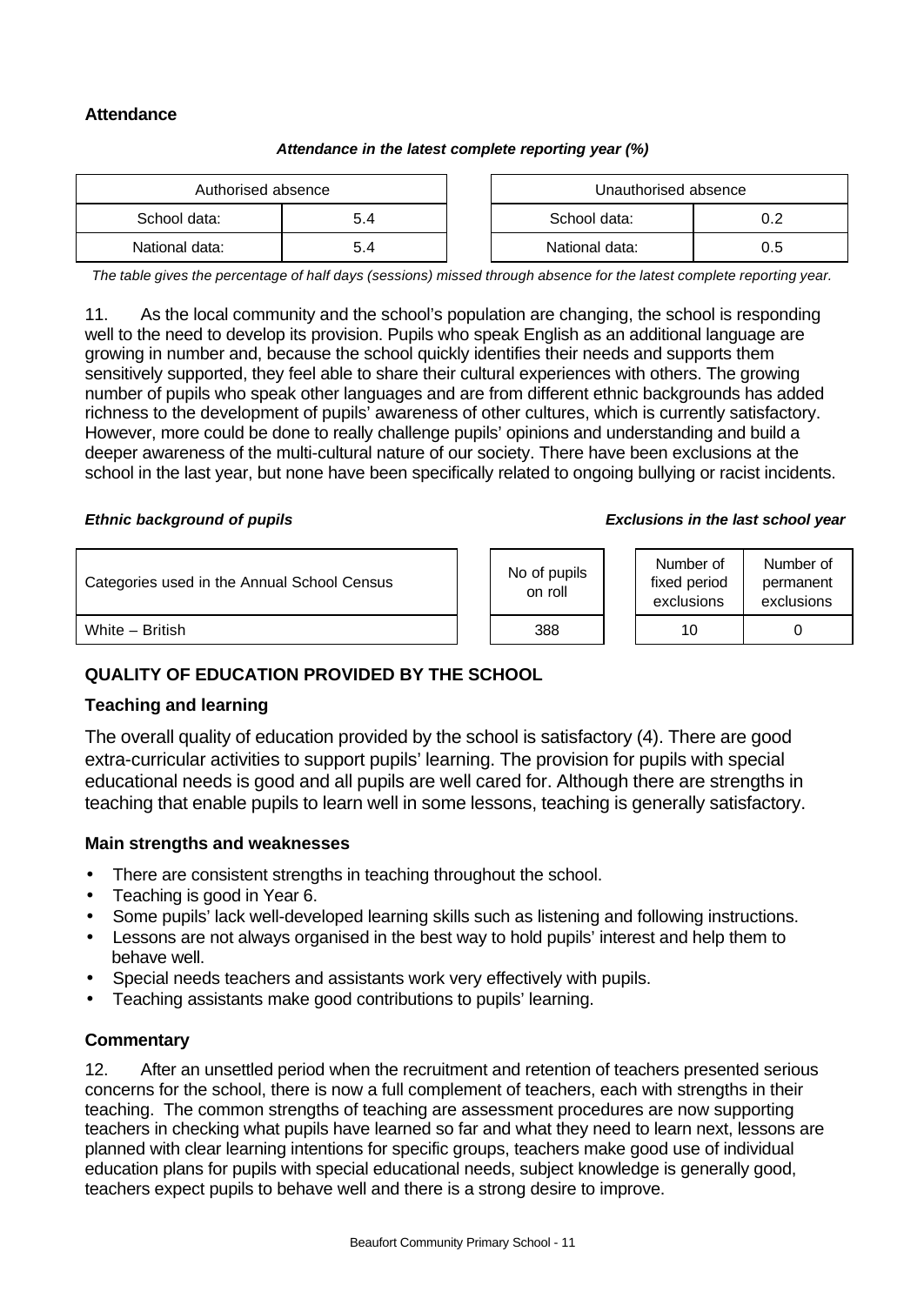13. Teaching in English and mathematics is satisfactory throughout the school. Assessment procedures are now being used appropriately in these subjects to highlight the achievements of groups and plan work appropriately in most lessons. As a result, for example, in many literacy lessons there is a particular focus on developing speaking and listening skills.

| Excellent | Very good | Good     | Satisfactory | Unsatisfactory | Poor | Very Poor |
|-----------|-----------|----------|--------------|----------------|------|-----------|
|           | 3(7%)     | 16 (39%) | 16 (39%)     | 6(15%)         |      |           |

#### *Summary of teaching observed during the inspection in 41 lessons*

*The table gives the number of lessons observed in each of the seven categories used to make judgements about lessons; figures in brackets show percentages where 30 or more lessons are seen.*

14. Teaching is most consistently effective in Year 6. Teachers in this year group have very positive relationships with pupils, high expectations of them and, most importantly, understand the need to adapt what and how they teach so that pupils achieve well. Pupils respond positively to the teachers' expectations that they will behave in a *Year 6 way*. For the most part, pupils meet this challenge and good behaviour and a happy approach to work helps them to make good progress in most lessons.

15. In unsatisfactory lessons, pupils' learning was negatively affected because even when teachers had identified appropriate learning intentions for groups, they did not teach the lesson with enough consideration of pupils' learning skills. Teachers talked for too long and pupils became bored. Teachers did not plan the best activities to help pupils concentrate and behave well. In such lessons, pupils with specific behavioural needs struggled with overly long listening and writing sessions and their behaviour deteriorated. In an art lesson, pupils worked quietly and behaved well, but the levels of motivation and enthusiasm were low because the task was not challenging enough. In a literacy lesson, a small group of boys were rude and did not pay good attention because the work was not interesting for them. They knew how they should be behaving, but it was more fun to cause a disturbance.

16. Special needs teachers work effectively with pupils who need support. They have a very clear understanding of individual needs and plan very appropriate work. Work is presented in a variety of interesting ways to ensure that learning intentions are met, even in short sessions. They use a range of resources well, so that pupils are motivated to try hard, even when tasks are very challenging for them. Teachers are very respectful and kind to pupils, building their self-esteem and desire to learn. The special needs co-ordinator devises individual education plans alongside teachers, so that there is a shared understanding of needs and the best strategies to use. For these reasons, special needs pupils achieve well.

17. Teaching assistants play an important role in the majority of lessons and contribute effectively to pupils' learning. They support pupils in achieving targets on individual education plans, play an important role in helping pupils who speak English as an additional language to be included in learning and work well with focus groups during literacy and numeracy sessions. Two of the school's teaching assistants have advanced status and work very successfully with small groups of children supporting their language and numeracy needs. In sessions observed, assessments were used well to plan for future learning and teaching assistants were accurate in measuring progress.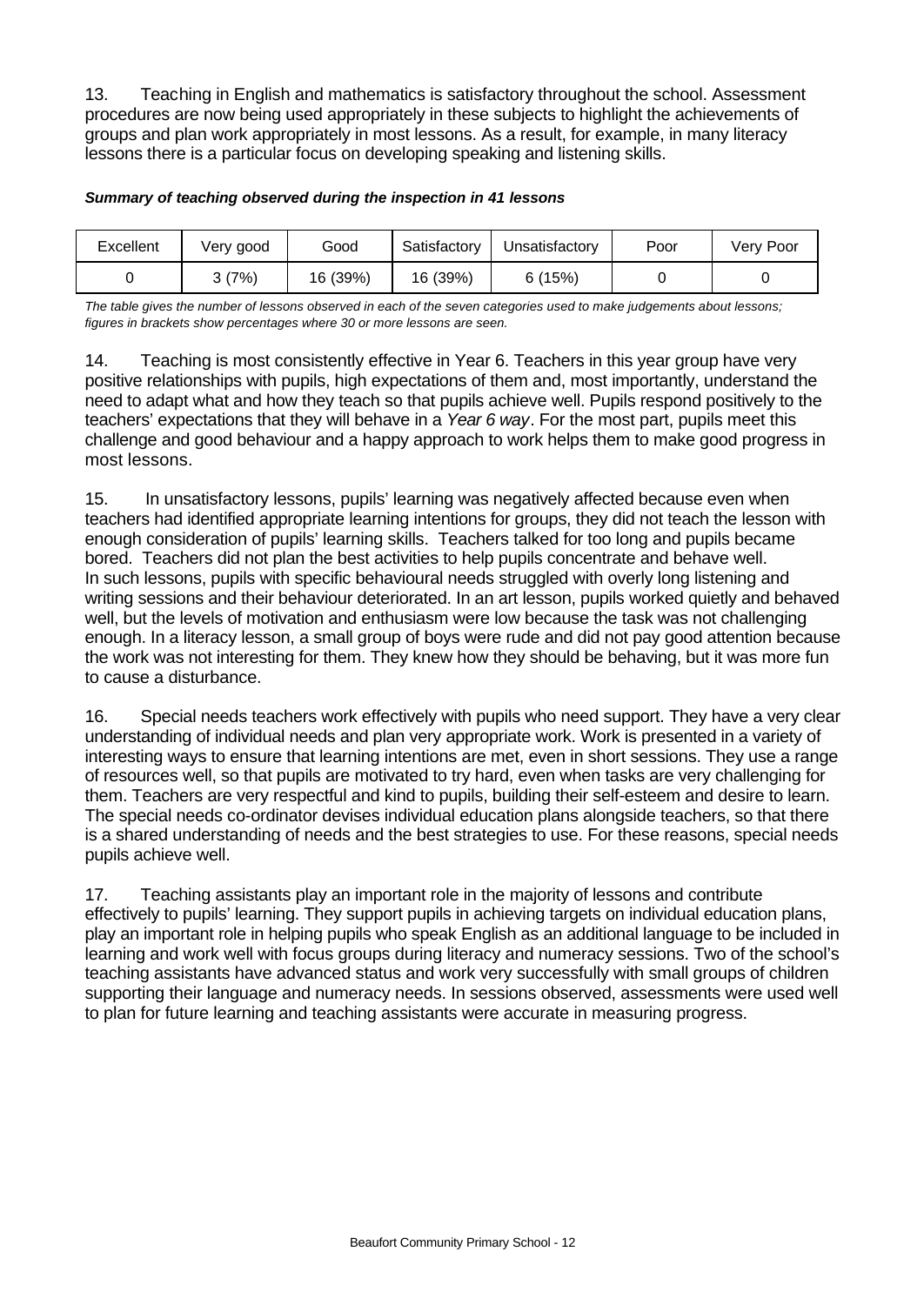## **The curriculum**

The school provides **satisfactory** opportunities for pupils' learning. Enrichment through activities outside lessons is good. Staffing, accommodation and learning resources are satisfactory.

#### **Main strengths and weaknesses**

- Learning opportunities for pupils with special educational needs are well organised.
- There is good provision for pupils' personal, social and health education.
- Creative aspects of the curriculum are being well developed.
- Some classrooms are too small and noise disturbs adjoining classes.

## **Commentary**

18. The curriculum is suitably planned, meets national requirements and is relevant to the pupils' needs. The foundation stage curriculum and national strategies are implemented effectively. Provision for pupils with special needs is good. They are well supported both in classes and when withdrawn for additional help. Pupils who have social or behavioural problems are very well supported. The school makes appropriate provision for pupils who speak English as an additional language, although no specialist support is available for any of these pupils. Pupils achieve well in learning general and subject specific vocabulary, but general grammar and sentence structure of a new language is not as well developed without specialist support.

19. Provision for personal, social and health education is good. Learning opportunities in most lessons include some aspect of personal and social development, so that pupils learn to respond appropriately and think about the consequences of their thoughts and actions. There is a new policy and a revised scheme of work for PSHE that is linked to other areas of the curriculum such as science and religious education. It includes satisfactory arrangements for sex education and attention to the misuse of substances. It introduces citizenship issues to older pupils that prepare them for secondary school transfer. In response to the need to include all pupils with varying styles of learning, the school has introduced a focus on creativity in order to stimulate a desire to learn. Each whole week topic aims to encourage pupils' self-expression and includes a multi-cultural dimension, so that pupils are getting to know traditions, beliefs, aspirations and expectations of the many varied cultures in our country.

20. The curriculum is further enhanced by a good variety of visits and visitors and by special events such as a theatre group performance of Cinderella and a drumming workshop. Pupils of all ages attend a good range of after school clubs such as several football clubs, choir, ICT and French. These activities interest and motivate pupils and support their achievements in many subjects.

21. The school has an appropriate number of qualified teachers and support staff. Learning support assistants are well trained and deployed effectively. They work very well with the teachers and make a valuable contribution to the progress of pupils with special educational needs and other pupils who benefit from their help. The school's accommodation is satisfactory overall. There are extensive grounds, with a large playing field, well-marked playgrounds and an adventure play area. However, despite there being many good features of the inside accommodation, neither hall is big enough for the whole school to meet. Some classrooms are too small and their layout means noise disturbs adjoining classes. This affects pupils' learning, especially when classes contain high numbers of pupils who have difficulty listening and concentrating.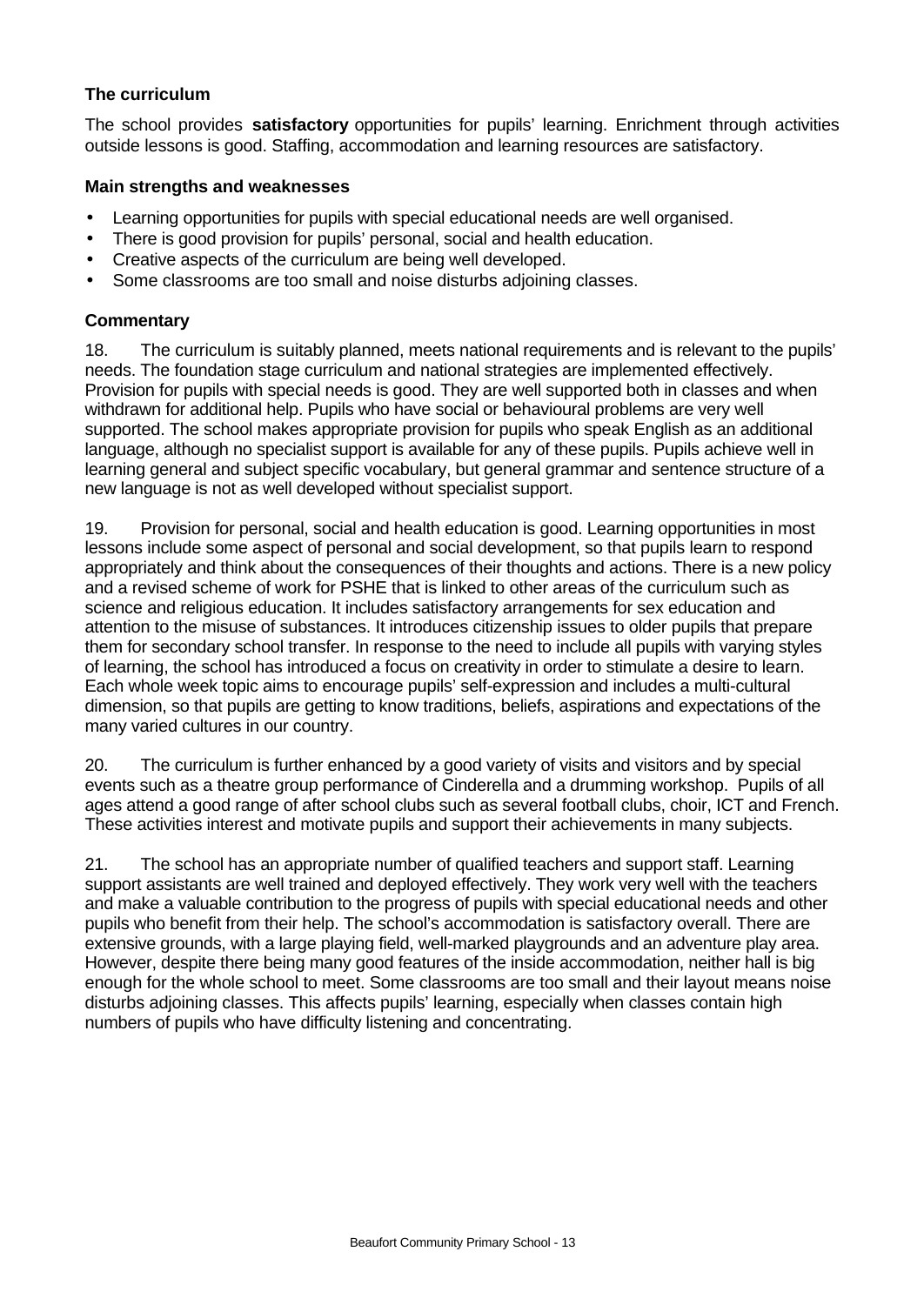# **Care, guidance and support**

Overall, care, welfare and support provided for pupils are **good**.

#### **Main strengths and weaknesses**

- The school provides a safe and secure environment for its pupils.
- The quality of support and guidance for pupils with special educational needs is very good.
- Induction arrangements for reception pupils are good.
- There has not yet been whole staff training on child protection arrangements.
- Assessment information is not vet used consistently to raise achievement amongst all pupils.

### **Commentary**

22. The school provides well for pupils' health, safety and welfare. There has been no recent whole staff training in child protection arrangements, although this is planned later in the term. However, clear and appropriate child protection procedures are in place and all staff, even those new to the team, know what they should do if they have concerns. The school very effectively supports children who may be 'at risk' or who are in public care, working closely with other agencies. There are sensitive arrangements made for them during the school day to ensure that they learn as well as they can and do not impact on others learning when they feel upset or angry.

23. Health and safety matters are managed well by the school. The school nurse plays a central role in supporting pupils' physical and emotional health and also runs a weekly 'drop-in' session for parents. Pupils have considered issues such as healthy eating as part of the 'Healthy Schools' initiative. Site security has been significantly improved since the last inspection and parents are happy about this. The planned refurbishment of toilets is continuing, meeting concerns expressed by pupils and parents. Risk management and emergency planning assessments have been completed.

24. Pupils enjoy good and trusting relationships with adults in the school. Many responses to the pupil questionnaire said specifically that their teachers were kind. Teachers and teaching assistants are sensitive and caring in their interactions with pupils. The complex needs of some pupils are particularly well understood and supported, drawing on specialist support from external agencies. The targeted use of funding to provide a learning mentor and part time special needs teachers is very effective in supporting vulnerable pupils, especially where these pupils currently receive no individual funding from the local authority. The school is quick to use support programmes to meet the needs of other pupils, for example, those who are reluctant to enter school in the morning or experience difficulties at playtime. Teachers are beginning to make better use of use of information about pupils' academic progress or personal development to raise achievement for all pupils. Use of assessment information is currently more effective in mathematics and English, but there are clear improvements in other subjects. Target setting is used in some classes, but its effectiveness is patchy because not all teachers currently plan work that entirely supports groups of pupils to achieve the targets set for them.

25. Induction arrangements for reception pupils are good. Children were settled in the routines of the school by the time of the inspection in the fifth week of term. About half the reception intake comes from the community playgroup, on the school's premises, and children visit the reception classes and use the school's facilities whilst at playgroup. The school has a good induction programme for all new pupils including planned visits and an 'All About Me' booklet to complete with parents.

26. Pupils' involvement in the work of the school is currently satisfactory. Pupils like school and most responded positively to the pupil questionnaire. The 'traffic lights' system is used successfully in some, but not all, classes to involve pupils in assessing their own work. The 'Healthy Schools' initiative has encouraged pupils to contribute more widely to school life, particularly through the work of the school council. For example, the council judged the 'healthy lunchbox' competition, made posters to remind pupils to keep the toilets tidy and has produced its own newsletter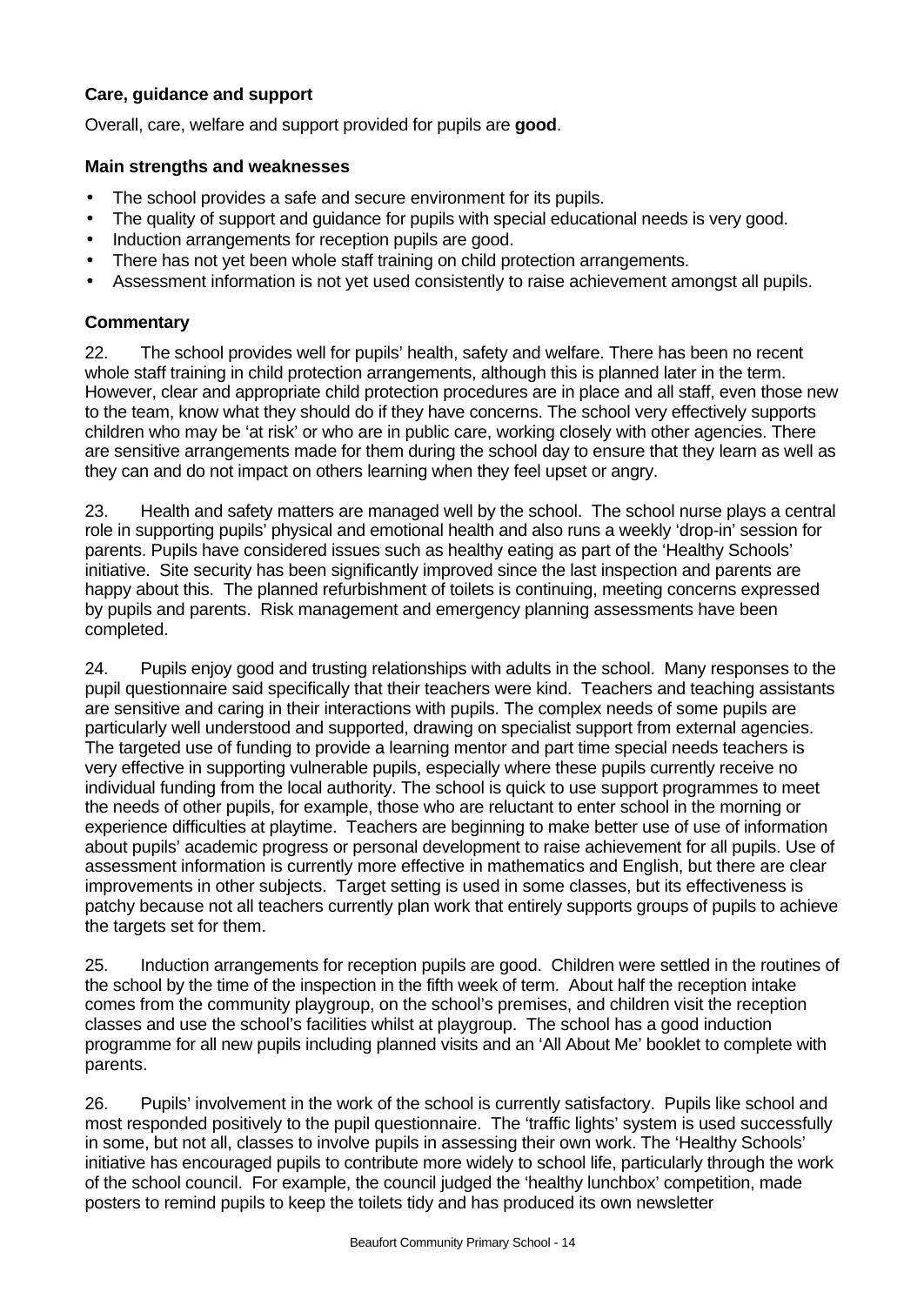## **Partnership with parents, other schools and the community**

The school has a **good** partnership with parents, other schools and the community.

#### **Main strengths and weaknesses**

- Most parents are supportive of the work of the school.
- The school provides very good quality information for parents.
- The school regularly surveys parents' views and acts on the results.
- The school has developed good links with the local community and other schools.
- A few parents are not satisfied with the way the school has dealt with their concerns.

## **Commentary**

27. The school has an effective partnership with parents. Most parents are supportive of the work of the school. Many parents say they find the school approachable and teachers ready to meet with them informally at the end of the day. The school's effective relationships with the parents of pupils with special educational needs help these pupils make good progress. Many of these parents are happy that teachers show them the best ways to help their children at home. They are grateful for the support the school gives in communicating with external agencies. The headteacher is always ready to meet with parents and talk through their concerns. The time that she spends talking to parents and listening to their concerns is a positive improvement on previous school procedures and of great benefit to building good relations. A 'Family Links' project is planned for 2004 to extend this work.

28. The school encourages parents to support their children's learning at home. Reading records are used well by teachers to communicate with parents, many of whom read regularly with their children. Some parents do not read with their children enough and only a few parents help regularly in school. The school understands that parents are very busy, but is committed to finding new ways of encouraging their involvement. The committed parent teacher association organises fundraising and social events for pupils and their families. The gazebos, purchased this year with funds raised, have added to the quality of the outdoor environment and created an extra space for learning.

29. The quality and range of information for parents has improved and is now very good. The prospectus is informative and attractively presented and two helpful handbooks, one for the parents of reception children and one for all parents, provide practical information about the school and curriculum. Extensive information is available from the school's website and pupils produce their own magazine. All information is available in printed format so that families without computers have equal access. Reports are generally of good quality and include targets for English and mathematics.

30. The school seeks parents' views through school devised regular surveys, acts upon them where feasible and feeds back the results. Only 16 per cent of parents responded to the last survey, which was disappointing. However, in response to comments that more supervision was needed at lunchtime, midday staff now lead a range of activities for pupils. Most parents agree the school has made progress in stabilising staff turnover and in improving pupil behaviour, both of which had been issues of great concern. While most parents are satisfied with the way in which complaints are handled, a few are not. A small minority are concerned that behaviour is not good enough, but do not fully understand that in some cases, pupils have very specific difficulties that the school is supporting well. Also, a few are not willing to accept their children must learn to take the consequences of their actions and decisions. At times there is a mismatch between what parents want and what the school can be expected to deliver.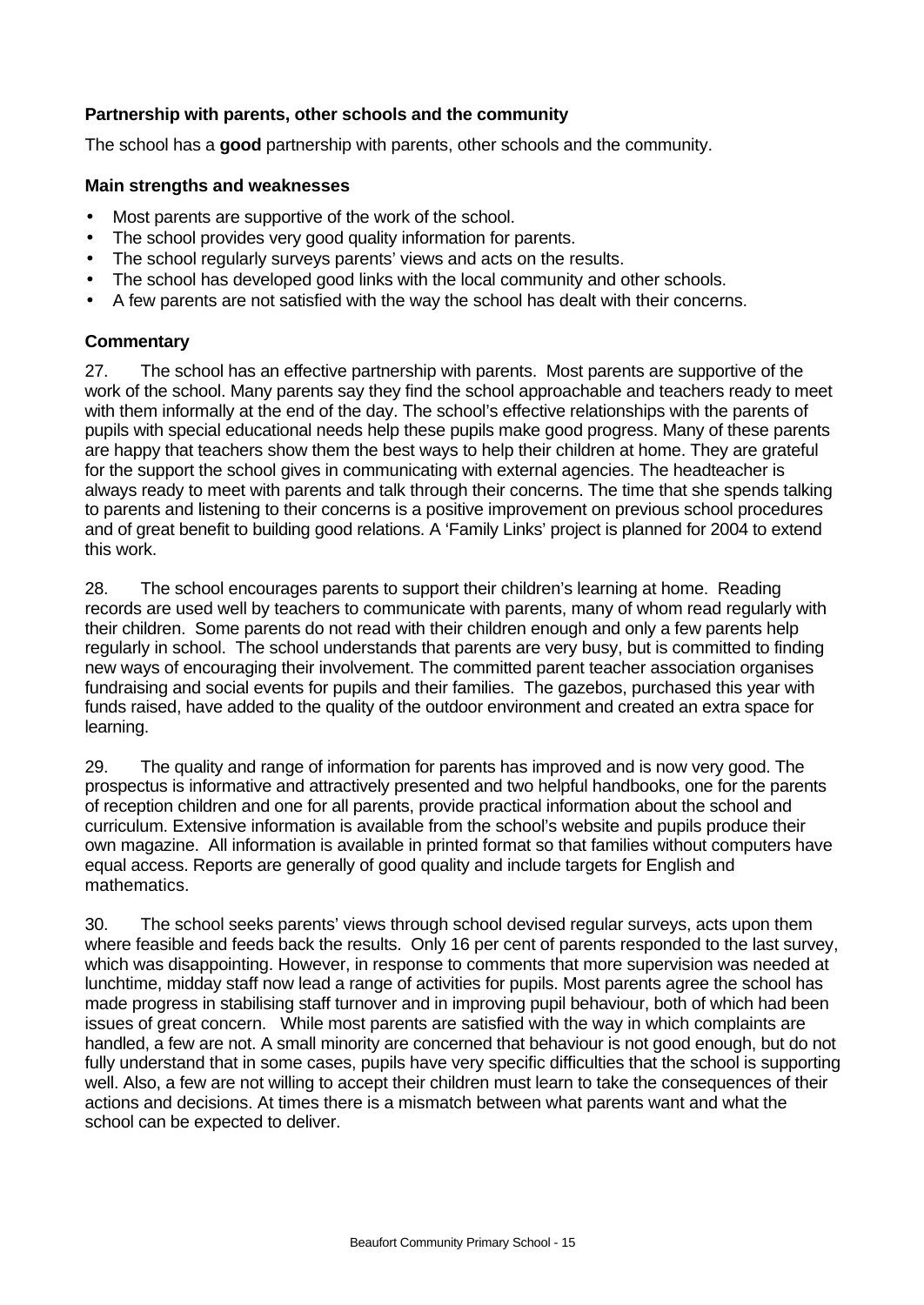31. Links with the local community support pupils' learning well. The school uses nearby playing fields to host the local schools' federation cross country competition and pupils visit two local villages as the basis for geography studies. Pupils also visit the local church and mosque. Local clergy take assembly and a school prayer group has recently been set up. Community groups, including the Woking Choir, meet in the school. There are good links with the local community police. These links add interest to learning opportunities and help the local community to know something about the school.

32. The school has good links with other schools, particularly the community playgroup that shares the school's site. Playgroup staff liaise closely with reception teachers and these links contribute to the settled start children make when they transfer to reception. The school's membership of a consortium of local primary schools helps support the small number of pupils who regularly transfer between schools.

## **LEADERSHIP AND MANAGEMENT**

Overall leadership and management of the school are **satisfactory (4)**. The governors carry out their duties as they should and governance is satisfactory (4). The headteacher and her deputy provide good leadership (3) and have effectively managed (3) change over the recent past that has supported the school's improvement.

#### **Main strengths and weaknesses**

- The headteacher's clear vision for the school's future.
- The effective work of the headteacher and deputy head.
- The good team spirit among staff.
- There has been particularly good improvement over the last 18 months.
- Some coordinators are better managers than leaders for their subjects.
- The governing body are not effective enough in promoting good partnerships with parents.
- New administrative staff are playing an important role in building relationships with parents.

#### **Financial information**

#### *Financial information for the year April 2002 to March 2003*

| Income and expenditure $(E)$ |         | Balances (£)                        |          |
|------------------------------|---------|-------------------------------------|----------|
| Total income                 | 1181807 | Balance from previous year          | 76084.81 |
| Total expenditure            | 1062547 | Balance carried forward to the next | 119259   |
| Expenditure per pupil        | 2409.40 |                                     |          |

#### **Commentary**

33. The head teacher has a clear vision of what she wants to do at the school and this is shared effectively with the deputy head teacher. Together they have led and managed the school well through a troubled time and they are both dedicated to improving standards and achievement in all areas of the school's work. In the five school terms that worked together, they have created a good ethos and a team of staff who are learning to share their vision, and also are working together cooperatively to ensure that everyone moves forward purposefully. This has been no easy task since staff moral was particularly low after a very unsettled period. Their approach is inclusive and ensures that everyone in the school community feels valued. There is a strong sense of teamwork in all the school's activities. The head and deputy lead both by example and by ensuring that all teams work towards common goals. For example, teachers all understand that the learning opportunities they plan must always reflect the needs of the pupils they teach and are developing ways to improve this aspect of their work.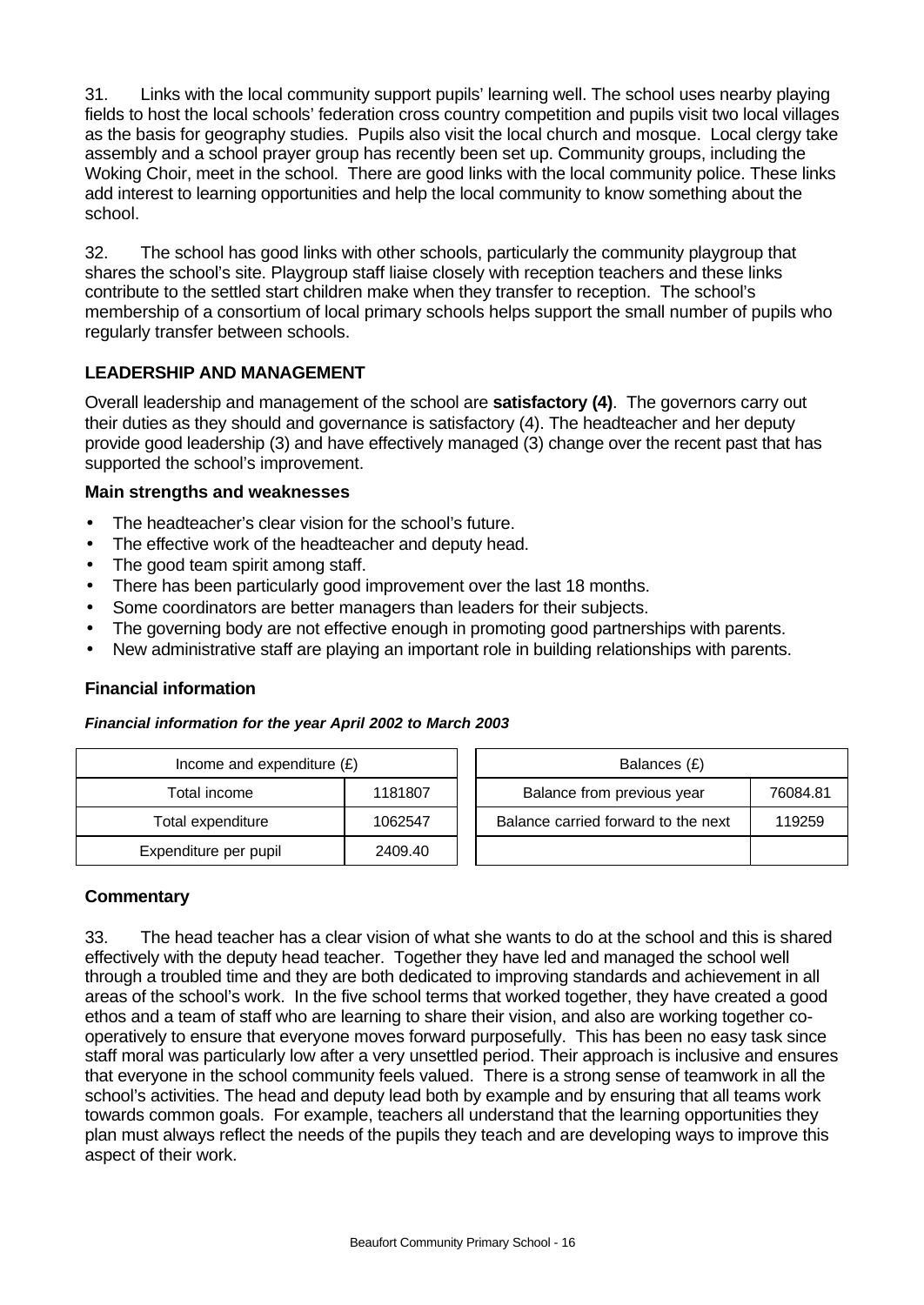34. The head and deputy are very effective managers who know the school's strengths and weaknesses well. Management decisions have been informed by careful monitoring of pupils' and teachers' work. Improvements have already been seen in reading and writing. They head and deputy have worked hard to develop subject managers' expertise and understanding of their roles. Some subject managers now carry out their roles well, understanding their responsibilities with a more focused approach to raising standards for all pupils across the school. For example, in science the co-ordinator has clearly focussed on the development of pupils' thinking skills, so that achievement improves not only in science, but also in all aspects of pupils' work. Co-ordinators are well organised and methodical in their work. Currently, although performance management has been successfully implemented and teachers are given targets to work on, subject co-ordinators are not always effective in leading others in improving their work and raising standards. Since the appointment of the head and deputy, pupils, teachers and many parents and visitors have commented on the improvements that have been made. Improvements have built a firm foundation for the school's work and there is good capacity for further improvement.

35. Governors are effective in their supporting role and carry out their statutory responsibilities as they should. They know the school's strengths and are beginning to understand where weaknesses lie that impact on pupils' achievement. Governors keep themselves well informed through effective communication with the headteacher, and provide good challenge and support to senior managers in terms of the targets set in the school improvement plan. They oversee finances appropriately and ensure that money is spent when and where it needs in relation to school priorities. They are rightly confident in their choice of head and deputy and recognise improvements at the school since their appointments. Currently, however, they do not play an active enough role in ensuring that improvement is sustainable, particularly in relation to the involvement of parents. Essentially there is a good partnership with parents and the headteacher spends a great deal of time listening to their questions and complaints. She has made herself very accessible to parents, which had not been a feature of the school in past years. However, a significant minority still feel that they are not consulted and have concerns about the way the school deals with their children. They voice their concerns loudly and this sometimes damages the school's reputation in the local area. The governing body does not play an effective enough role in supporting the headteacher by listening and responding to these parents and thinking of ways to *get them on their side*. They do not ensure that parents feel they are fully involved in the work of the school and channel their energy into supporting the school and helping it to improve in the best interest of all pupils. This is a barrier to further improvement.

36. The careful and sensitive handling of appointments to a new administrative team has ensured that the day-to-day management of the school is efficiently and smoothly carried out. As the first face of the school, administrative staff are pleasant and approachable. The office staff make parents feel welcome and play an important role in building good links with home.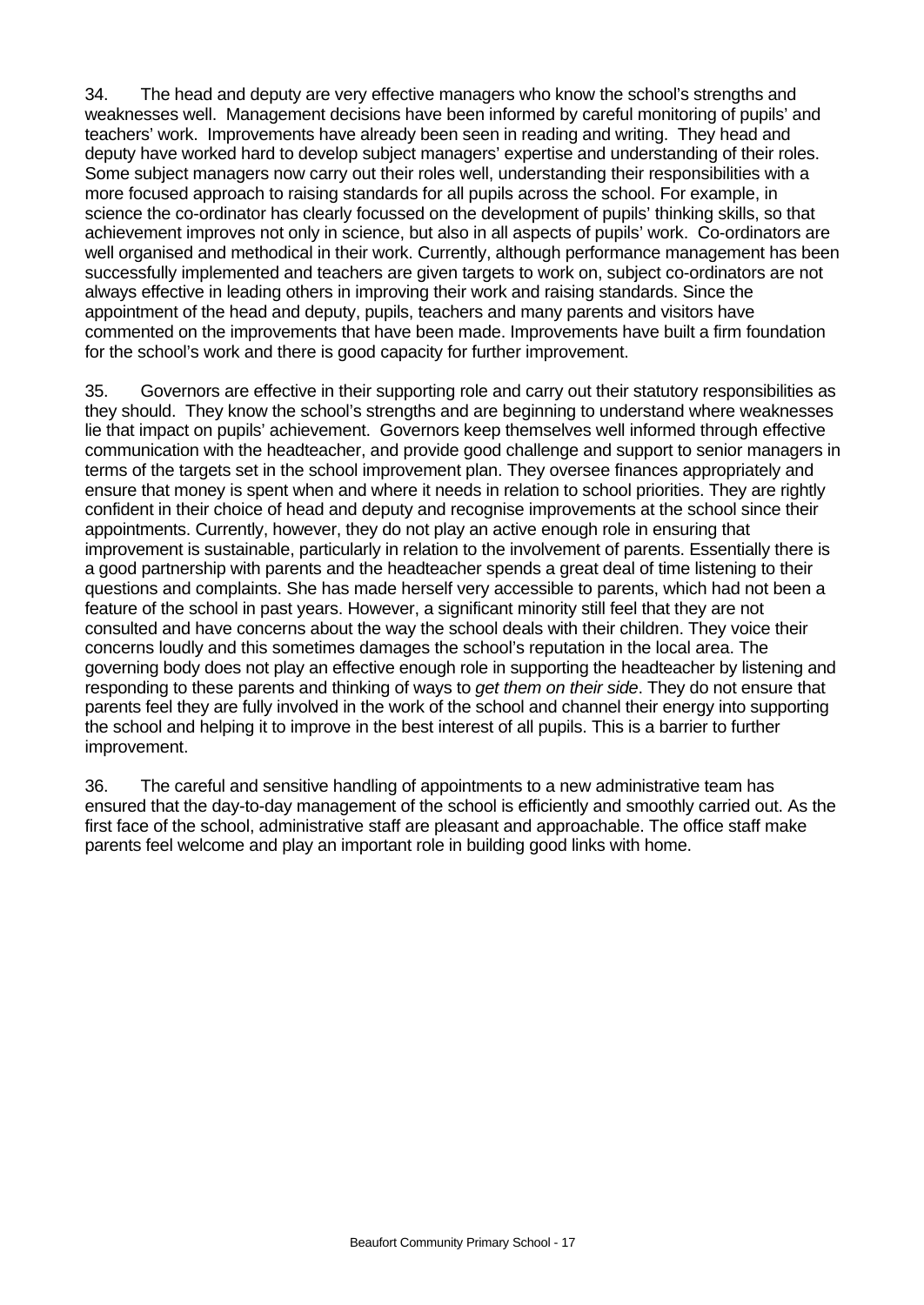# **PART C: THE QUALITY OF EDUCATION IN AREAS OF LEARNING AND SUBJECTS**

# **AREAS OF LEARNING IN THE FOUNDATION STAGE**

The overall provision for children in the reception classes is **satisfactory**.

#### **Main strengths and weaknesses**

- Good emphasis on the personal, social and emotional development of the children.
- The staff work very effectively as a team.
- Planning is good and all areas of learning are covered effectively.
- Assessments are good and the information gathered is used to plan appropriate activities.
- Not enough use is made of the outside play area.

#### **Commentary**

37. The last inspection reported that provision for children under five was good. The school has suffered from a large turnover in staff in the intervening years. However, there is now an effective team in place and the quality of the provision for children in the Foundation Stage is satisfactory. Children join the school with a wide range of experiences but overall their standards are below those expected for their age. The majority will not attain all the early learning goals by the time they leave the reception class, but the progress they make means that they achieve well overall. Leadership of the Foundation Stage is satisfactory and good management systems support the staff, who work hard and conscientiously as a team and are clear about priorities for the future. Good assessment records are constantly updated to ensure that they record what children have done and to plan their learning. Play activities are well-planned, matched well to children's learning needs and reinforce what has been learnt in group activities. Accommodation for the Foundation Stage is satisfactory overall, with good internal areas and a suitable outside space.

#### **Personal, Social and Emotional Development**

Provision in personal, social and emotional development is **good**.

#### **Commentary**

38. In the reception classes, children make good progress because teachers concentrate on their social and personal development. They teach them to listen and become interested in their work. The adults in the reception year work very well together and have developed very successful relationships with the children. As a result, children's behaviour is good. The teaching areas have a calm, purposeful atmosphere, where children are learning to concentrate on their work and are encouraged to play together and take turns. Sometimes children move too quickly from one task to another and are not required to concentrate for long enough. Overall, however, because personal and social development is strongly promoted in all areas of learning, children achieve well.

#### **Communication, Language and Literacy**

Provision in communication, language and literacy is **satisfactory**.

#### **Commentary**

39. On joining the school, children's English skills are poor. The children listen fairly well but some have a very limited vocabulary and lack the confidence to speak. They have almost no knowledge of letters or words. They are encouraged to write but few make any definable letters. Work from last year shows that more able children make steady progress, learn to write their name clearly, and begin to write simple sentences, spelling easy words correctly. Children listen to stories and the planned activities reinforce their understanding. This encourages children to talk about what they have learnt when they are playing. Some children have difficulties in listening because they don't expect to have to do so. Others have special learning needs that affect their levels of concentration and understanding. A small number of children speak other languages at home, so understanding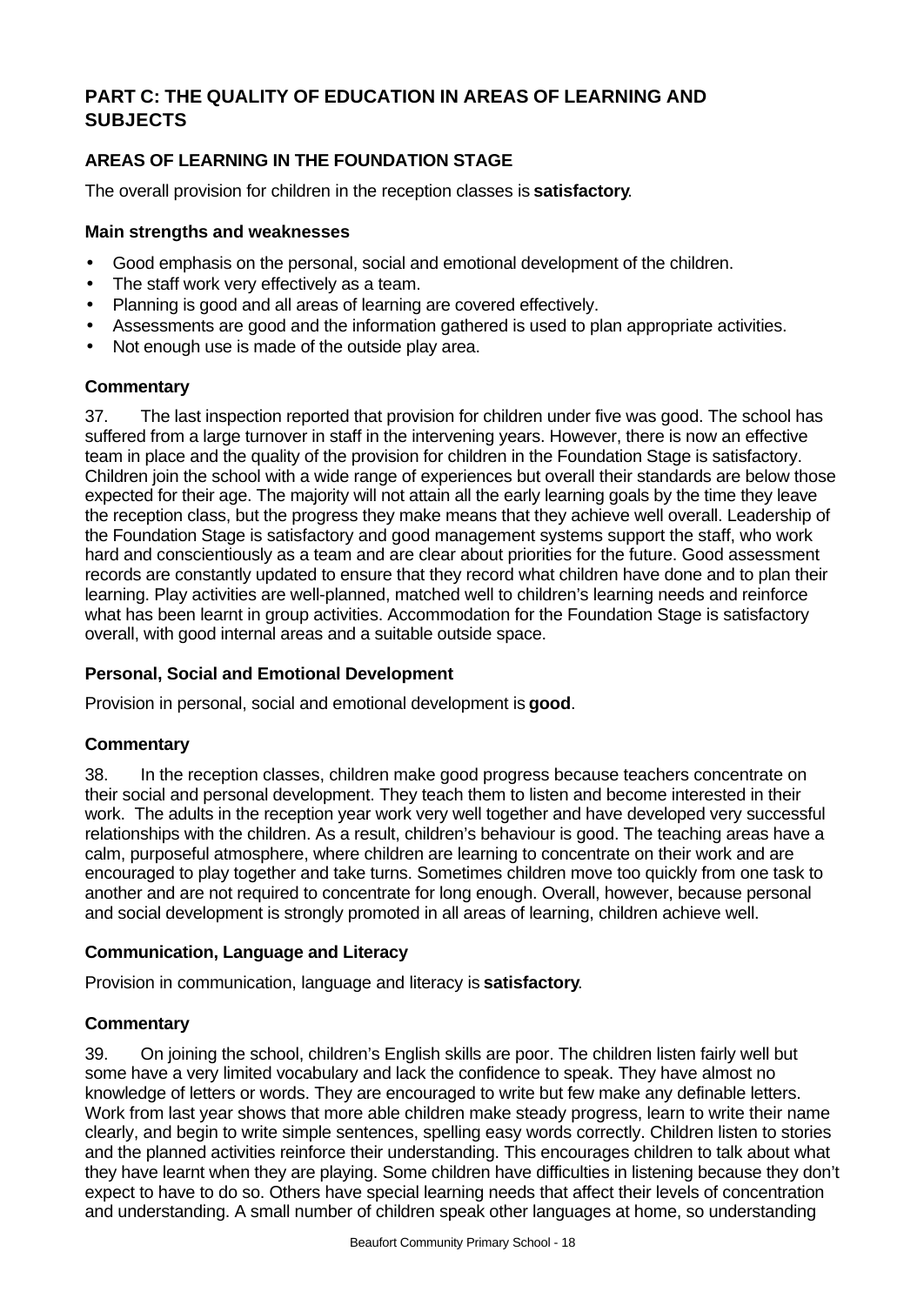English in a classroom setting is sometimes difficult for them. The learning support assistants help all children effectively so that all can participate in discussions and feel fully included in all lessons.

## **Mathematical Development**

Provision in mathematical development is **good**.

#### **Commentary**

40. Children's number skills are varied when they enter reception. Few can recognise figures, let alone write them. Others can count to 10. Most can say which colour will come next in a pattern. Good emphasis is given to developing mathematical language and knowledge of number. Opportunities are taken for counting in many activities throughout the day, such as counting the number of children in the group. The good variety of equipment set out for activities encourages children to recognise and order numbers. From the limited evidence at this point in the school year, children appear to be achieving at least satisfactorily, but standards are lower than expected for their age.

#### **Knowledge and Understanding of the World**

Although only one observation was made in this area of learning, planning indicates that provision for developing children's knowledge and understanding of the world is **satisfactory**.

## **Commentary**

41. This area of learning is well planned and effectively linked to mathematics and English. Children build with a range of construction toys and explain what they are making. They are introduced to simple programs on the computer. As adults support their learning, they are becoming increasingly adept at using the mouse to control programs. Previous work shows that children know what are suitable clothes to wear in warm or cold weather. They know that plants are living things and name the simple parts. Religious education is taught through celebrations such as Christmas and children begin to understand cultural traditions and events that are important to people.

#### **Physical Development**

Provision in physical development is **satisfactory.**

#### **Commentary**

42. Children learn to use a wide range of tools correctly. They are taught to use scissors safely and hold pencils properly. Staff work with small groups of children to make sure that these skills are developed appropriately. In a lesson in the hall, children showed good self-control, used space sensibly and moved confidently. They showed imagination as they moved about, running, skipping and jumping to depict a character in a story. However, there are limited opportunities for the children to use the outside play area because of the time available for staff to supervise them. Children have less experience with wheeled and large apparatus and achievement in this aspect of learning is therefore only satisfactory.

#### **Creative Development**

Provision for creative development is **satisfactory**.

#### **Commentary**

43. The many activities for creative play support other areas of learning. The staff provide good opportunities for the children to experiment with paint, play dough and printing. Displays show many have produced thoughtful self-portraits. Children were observed engaged in folding paper carefully to make Humpty Dumpty's legs. Children enjoy listening to music and could distinguish between the fast and slow tunes and many moved in time to the music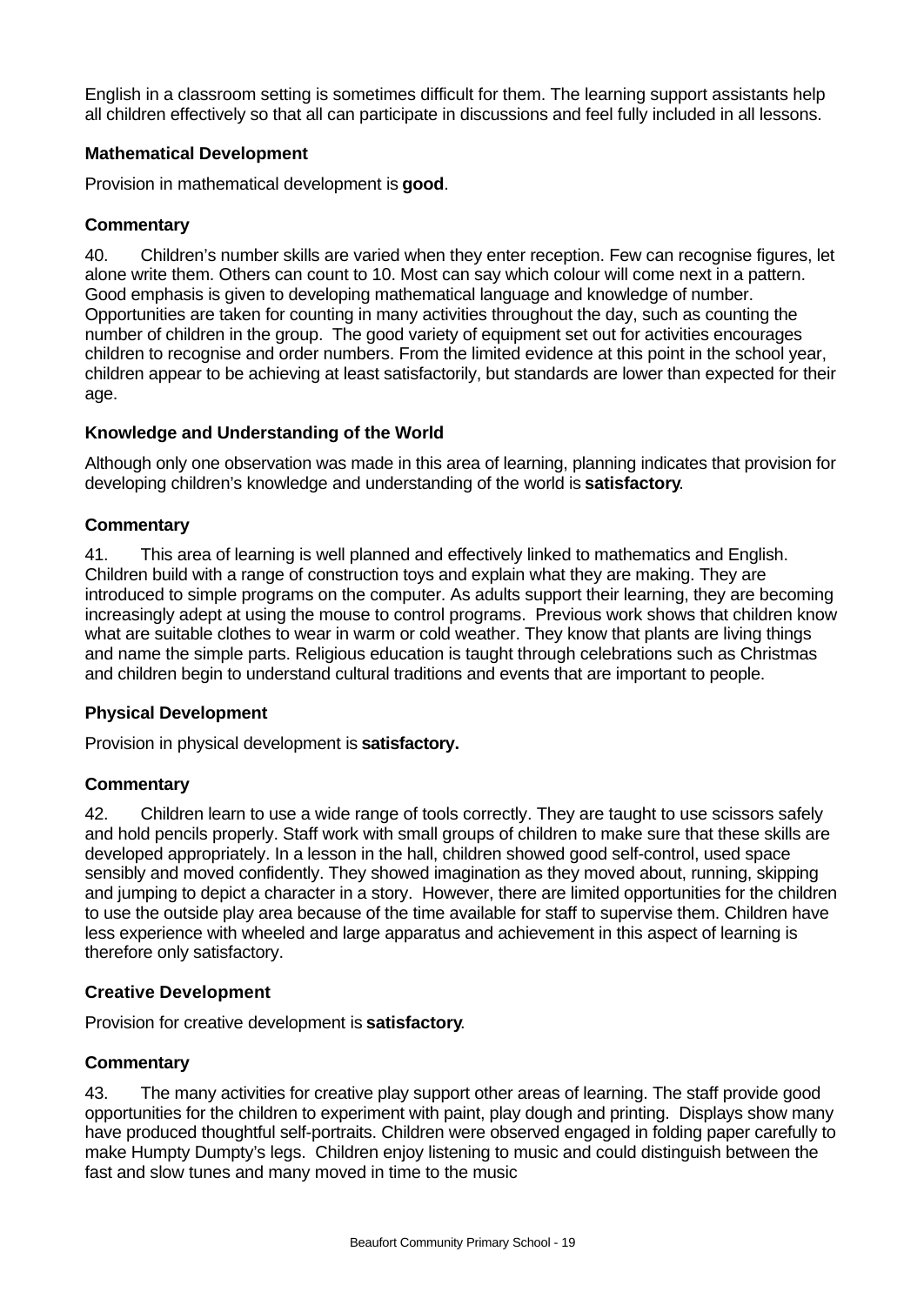## **SUBJECTS IN KEY STAGES 1 and 2**

## **ENGLISH**

Provision in English is **satisfactory**.

#### **Main strengths and weaknesses**

- Pupils in Year 6 achieve well.
- Results have improved in national reading tests at the end of Year 2.
- Teaching assistants support pupils with special educational needs well.
- Some pupils do not behave well enough in English lessons.
- Pupils' speaking and listening skills are below average throughout the school.
- The subject is well led and managed.

## **Commentary**

44. By the end of years 2 and year 6, pupils achieve average standards. In 2003 national tests for Year 6, the proportions of pupils who achieved expected levels were similar to the national average. Overall, pupils' achievements are satisfactory throughout the school. Good teaching in Year 6 ensures that pupils achieve well in these classes. The school has carefully analysed pupils' progress in order to identify those pupils who, with additional help, could achieve more. This has been a key feature in improving the success of pupils at the school, particularly in relation to reading, where results are improving. Pupils' standards are better in reading and writing than they are in speaking and listening. The school has worked hard to improve pupils' attainment in reading and they now plan to improve pupils' speaking and listening skills through a variety of activities such as a creative arts week.

45. The quality of teaching is satisfactory throughout the school. In lessons where the teaching was better than satisfactory, the teacher had assessed the pupils' needs and was able to provide all pupils with stimulating and challenging work. In a lesson where pupils were being "word detectives", they were highly motivated, interested and attentive. The teacher read with expression and allowed pupils to contribute their ideas for words, thereby retaining their attention and helping them to learn well. The lesson represented a careful blend of skilful pupil management and the provision of interesting and stimulating material for the lesson. In a lesson about reported speech, the teacher's management of pupils was unsatisfactory and the level of work set was too difficult for some pupils and insufficiently challenging for others. Some pupils' behaved poorly, with the result that they learned very little and affected the learning all pupils in the class.

46. Throughout the school, pupils' skills in speaking and listening are below average, but improving. A significant minority of pupils in each year group find it difficult to listen to the teacher, and each other, and many do not know how to have a conversation with a partner. Many younger pupils and some older pupils find it difficult to speak to an audience and need considerable adult help and support in such situations. They tend to use limited vocabulary and very simple sentence structure, and very few are able to use tone of voice and expression to convey meaning. The whole school improvement plan and co-ordinators development plan appropriately highlight this area for development and lessons seen clearly indicated the greater focus on developing speaking and listening skills. The subject is led and managed well by a coordinator who efficiently analyses results, monitors the subject effectively and makes good use of this information to evaluate the success of implemented improvement strategies and plan support and help for both pupils and teachers.

47. Teaching assistants effectively support pupils with special needs making very good use of a full range of strategies. They understand that pupils learn in different ways and plan good practical activities to help with concentration and understanding.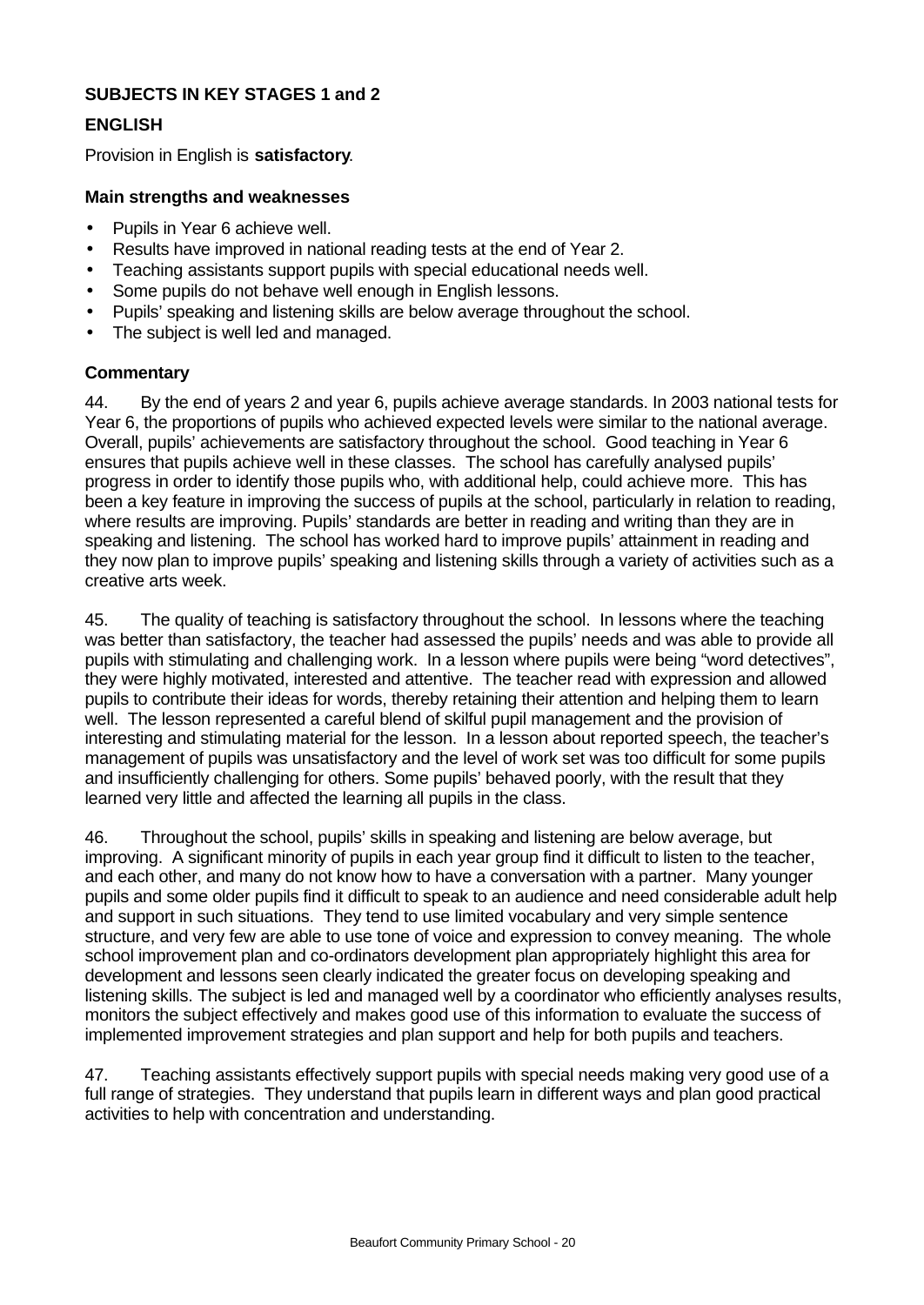## **Language and literacy across the curriculum**

48. English language and literacy skills are developed appropriately through other subjects. For example, in science terms such as variables, observations and predictions are carefully defined and in geography the use of the contents page explained. Speaking and listening skills are a primary focus of many lessons as an identified priority need.

# **MATHEMATICS**

The overall provision for mathematics is **satisfactory**.

## **Main strengths and weaknesses**

- The subject is now well led and managed.
- Test results are gradually improving, especially at the end of Year 2.
- Programmes to support the national numeracy strategy are used effectively.
- Teachers do not always use the best ways to keep pupils interested in their work.
- Pupils present their work well.

## **Commentary**

49. Strengths and weaknesses in the subject are clearly understood by the co-ordinator and senior managers and appropriate strategies have been put in place to improve the overall provision and standards achieved. Pupils' achievements are currently satisfactory. Test results in 2003 were below the national averages. However, the impact of improved management and teaching is already showing in Year 2 results, which were better than in 2002. This was the result of specific support to help the Year 2 pupils do better in tests. The proportion attaining higher than the expected level was higher than in 2002. Year 6 pupils did as well as they could at this stage of their mathematical learning. The testing group contained a high proportion of pupils who needed support for their special educational needs. While standards are currently below average overall, the picture of improvement continues and in class work, pupils often attain expected levels. The picture looks promising for better results in national tests in 2004 and the school has set realistically achievable targets with this in mind.

50. The overall quality of teaching in mathematics is satisfactory, although teaching was good and very good in some lessons. In the most successful lessons teachers and teaching assistants had good mathematical knowledge that enabled them to give clear explanations and ask effective questions of all pupils. The best lessons had clear learning objectives and pupils demonstrated their ability to apply newly learned skills in a situation. The support programmes for the national numeracy strategy are well used and having a positive effect on the progress pupils make in lessons and their overall achievement. Teaching assistants are used effectively to support the learning of pupils with special educational needs, those who could achieve better standards with an extra push and also to minimise the impact on everyone's learning when a few pupils behave poorly in some lessons.

51. In a few lessons, teachers did not pay good enough attention to the best way of delivering new information and teaching was dull and uninteresting. In most of these lessons, teachers managed pupils well, so while pupils were not really interested and enthused, the lesson progressed suitably and pupils made sufficient progress. However, in a small number of lessons, pupils' behaviour was unsatisfactory because they were bored, or because the work was too hard for them and this unsettled them. This was particularly true when the proportion of special needs pupils was in the class was high.

52. There are now consistent expectations throughout the school about approaches to teaching and standards of work. Staff training, led by the co-ordinator, has set an agreed method for teaching written calculations that is ensuring steadier progress between year groups. Pupils present their work in an organised and neat way, following the school's policy. Standards of presentation are good and most pupils take a pride in their work.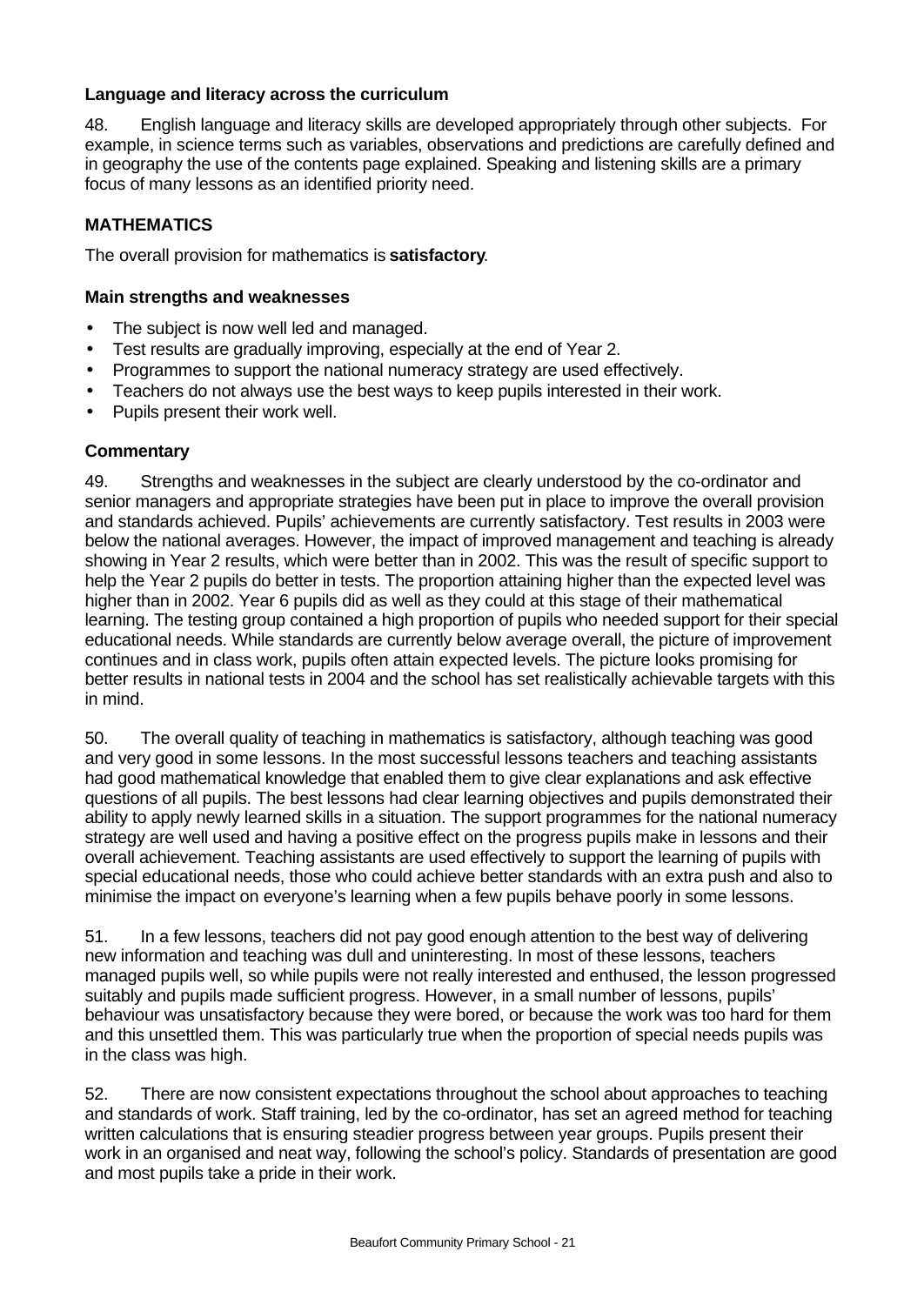#### **Mathematics across the curriculum**

53. There are some good examples of teachers linking work in mathematics to their work in other subjects indicating that links are at least satisfactory and are developing. For example, in science in Year 6, pupils used their measuring skills to ensure accuracy and fair testing. ICT is used more effectively to support work in mathematics now that the ICT provision has been improved.

#### **SCIENCE**

Provision for science is **good**.

#### **Main strengths and weaknesses**

- The subject is well led and managed.
- There is good priority given to the investigative aspects of science.
- Pupils' have positive attitudes to learning.
- Resources are only adequate and do not always promote good learning.

#### **Commentary**

54. The co-ordinator of science is very knowledgeable and has ensured that planning for learning has been of a consistent quality, even when there have been numerous changes in teaching staff. As a consequence, test results have been maintained at close to the national average, standards are average by the end of Year 2 and Year 6 and pupils' achievements are satisfactory. The co-ordinator knows the strengths and weaknesses in teaching and has been able to offer support and advice. She has clear plans for the improvement of the subject now that the school has a stable staff and is confident that standards will rise. Her interest in the subject is contagious both to teachers and pupils. Her analysis of the 2003 test results, which were not as good as in previous years, shows clear evidence that all pupils' achievements were at least satisfactory and the special provision that was made for pupils who started with very low levels helped them to achieve well. Very appropriate arrangements were made for special needs pupils to enable them to access the end of Year 6 test.

55. The co-ordinator places high priority in challenging pupils to think, hypothesise and test their ideas. Pupils' abilities in this area of learning are above average by the end of Year 6. There are ample opportunities for pupils to devise their own experiments, or to formulate their own enquiries throughout Years 3 to 6 in particular. Pupils develop very enthusiastic attitudes because they are challenged to think hard, plan thoughtfully and be amazed by results. Pupils describe how things happen, and even though it is not easy for them, they try really hard to explain why. In Year 6, this is a particularly positive feature of pupils' work that also supports their language skills development. Pupils are motivated to try hard because they enjoy their work and are truly interested in the lessons. Complex skills such as predicting outcomes, making inferences and concluding and evaluating evidence are as well developed as pupils' theoretical knowledge of science. Average results in national tests do not give full credit to the full range of skills that pupils achieve.

56. Resources for science are only adequate and do not always support the high priority given to investigation and experiment. Pupils need more equipment so that they can all have a chance to gain good first hand experience and make independent choices about what resources they use and how. Recently purchased software is intended to make more effective links between science and ICT.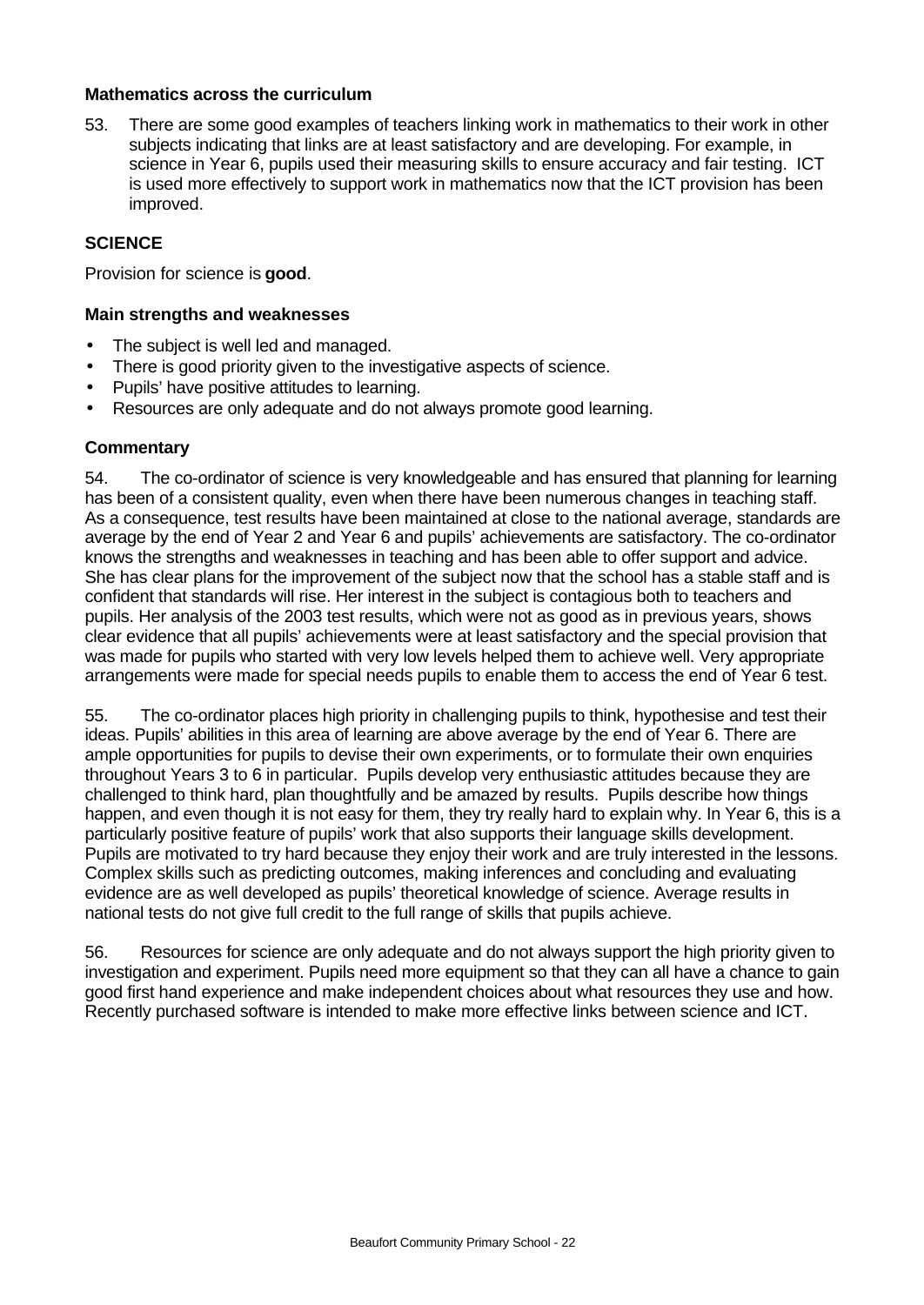# **INFORMATION AND COMMUNICATION TECHNOLOGY**

The provision for information and communication technology is **good** and there is clear evidence of improvement since the last inspection.

#### **Main strengths and weaknesses**

- Developments in the subject are well-managed and supported by a good ICT technician.
- Pupils enjoy their work.
- Information and communication technology is taught as a skill to aid work in other subjects.
- Access to computers in classrooms is limited.

#### **Commentary**

57. There have been good improvements to the information and communication technology provision since the last inspection. These improvements have had a positive impact on pupils' attitudes and interest in the subject, which are now good, and the standards that pupils achieve. Pupils achieve well throughout the school and by the end of Year 2 standards are average. In Years 3 to 5, many pupils are achieving the expected levels. In Year 6, indications are that standards will be in line with expectations by the end of the year, because requirements of the extended curriculum for ICT will be covered in full. Year 6 pupils made good progress in the lesson seen and demonstrated a sure confidence in tackling computer challenges, presenting information through ICT and a generally good understanding of how technology supports daily life and work.

58. Good emphasis has been placed on developing teachers' skills and confidence and this is the main reason why pupils are now achieving well. The technician has supported colleagues in developing skills and provided the security needed when technical hitches arise. She works well with teachers to prepare resources, advise on software and support pupils in their learning. Strengths and weaknesses in the subject are clearly understood. The use of technology to control movement and processes is currently a priority for the Year 6 pupils, to ensure that they have covered this aspect of work at an appropriate level before the end of the year. Improvements since the last inspection have been well planned and managed.

59. While facilities in the computer suite are good, pupils do not have access to computers in all classrooms and some machines are old and temperamental. In some classes, the computer is used as a method of rewarding pupils for good behaviour, which they thoroughly appreciate, but is not supporting their understanding that ICT to support learning in general class lessons.

#### **Information and communication technology across the curriculum**

60. Pupils learn that ICT skills can support their work in other subjects, but for reasons explained earlier, they do not often independently use their skills to improve their work in other subjects, or make learning more interesting.

#### **HUMANITIES**

The provision for religious education is **satisfactory**.

#### **Main strengths and weaknesses**

- Year 6 pupils show a high level of respect to people from other faiths.
- In all years, pupils' awareness of cultures other than their own is not a strong feature.
- A good range of visits and extra activities aid pupils' understanding.
- Work is not always completed.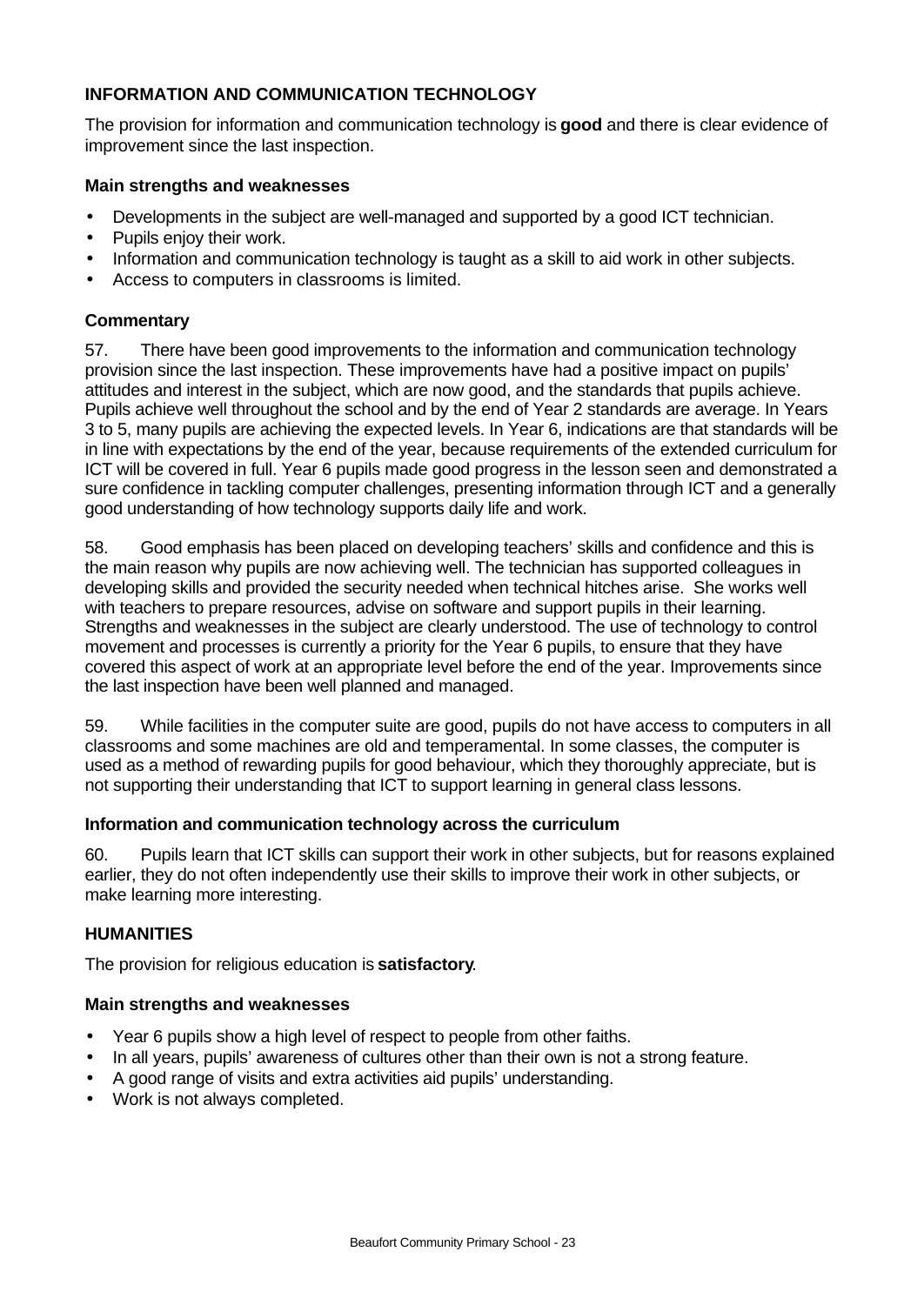# **Commentary**

61. Standards in religious education are in line with those expected in the locally agreed scheme and pupils' achievements are satisfactory. Pupils learn about Christianity, Islam, Judaism and Hinduism. They are encouraged to relate aspects of studied religion to their own experiences and this fosters a good understanding. Year 6 pupils talk about the similarities that they have found between religions. A strong feature of Year 6 lessons is the encouragement of respect for others' beliefs. Teachers help pupils to understand fully because their own subject knowledge is good and they stimulate interesting discussions that dispel intolerance. The development of respectful attitudes and informed opinions supports pupils in their citizenship development. However, work shows that study of a range of cultures is limited in some year groups and this does not support the development of pupils' multi-cultural awareness.

62. A Christian club meets weekly at lunchtimes and all faiths are welcome to attend. During the week of the inspection over 40 pupils of different ages attended for a lively session of stories and songs. A youth worker from the local church comes to the school to help with the group. The children participated fully and enthusiastically. A Christian youth action group lead the club on alternate weeks. This extra-curricular activity enhances these pupils' experiences in religious education. Their spiritual, moral and social awareness is also challenged through club discussions and worship. Visits to local churches and the mosque in Woking are a strong feature of the provision, as are visitors from the local church and other faiths groups. Some parents come to help lead work on Hindu celebrations. These extra activities make religious education more interesting for pupils. Pupils' work is generally well presented, although there is evidence that pupils do not always finish set pieces, even when marking asks this of them.

# **Geography & History**

Provision in geography and history is **satisfactory**, with some good features.

## **Main strengths and weaknesses**

- There are good opportunities to make comparisons in both history and geography.
- There is a good range of work in physical and human geography.
- Pupils are not provided with enough opportunities for studying distant places and different cultures.
- Some classes have too few opportunities to develop their research and investigational skills.

# **Commentary**

63. Pupils' work shows that they are achieving expected standards by the time they reach the end of Year 6. They have suitable opportunities to compare their local area with places further a field and they describe places using pictures and maps. They learn to compare how we live now with how people lived in times gone by, such as the life of Victorians, and the lives of famous people such as Florence Nightingale. Pupils learn about physical geography, such as the different climates of the world, and some aspects of human geography, such as population movement around the world. They have fewer opportunities to study the way different people live around the world.

64. In some classes, pupils have not developed their skills in research and investigation adequately, as they have had limited experience in using secondary sources, maps and photos. In the one lesson seen during the inspection, teaching was good and pupils achieved well. The teacher had high expectations for both what pupils would learn and how they would behave. The teacher used a large aerial photo of the local area, and the pupils were enthralled to see their school from the air. The teacher knew exactly what she wanted the pupils to learn and later used pupils' work to celebrate what they had done.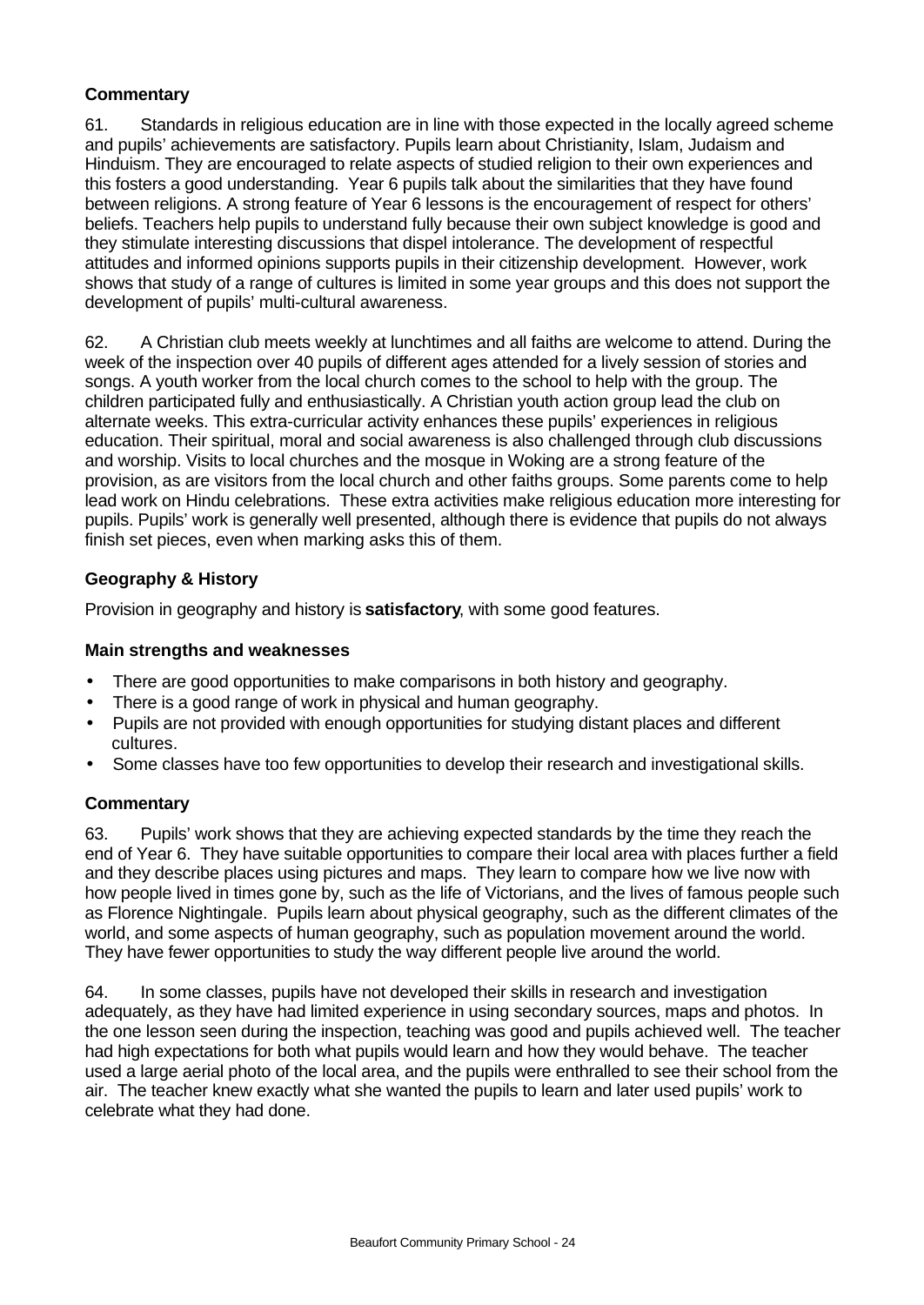# **CREATIVE, AESTHETIC, PRACTICAL AND PHYSICAL SUBJECTS**

Provision for music, physical education, art and design and technology is **satisfactory**.

#### **Main strengths and weaknesses**

- Examples of art work around the school show that most pupils enjoy art and develop good skills.
- Singing is taught well.
- Teaching in some PE lessons is not good enough.

## **Commentary**

65. Displays of pupils' work in art are bright, interesting and attractive and evidence that the school's greater focus on developing pupils' creativity is paying dividends. Standards in art are in line with expectations overall and pupils' achievements are satisfactory. In two of the three lessons seen, standards of work were above average. Pupils in Year 6 produced very carefully executed repeated printing patterns. These show a very imaginative use of colour and pupils expressed strong feelings of achieving something really worthwhile. Teaching promoted good understanding of techniques, but also motivated individual approaches to style and colour. In Year 4, pupils produced some very detailed pastel drawings in response to a passage from the fantasy story, "The Lion, the Witch and the Wardrobe". Pupils described the reasons for their choice of subject articulately and some showed a real understanding of the emotions expressed in the passage.

66. Standards in music are in line with expectations by the end of Year 6 and achievement is satisfactory. Pupils learn to play instruments and compose simple music. In one good lesson where the teacher played a saxophone to demonstrate how pitch, dynamics and the length of notes could create different moods, the pupils responded well by playing their percussion instruments thoughtfully to perform impressions of different animals. They made good progress in understanding how music can 'paint a picture'*.* Singing is taught well in assembly at the school choir at a lunchtime faith club. The choir are currently practising to perform at the Royal Albert Hall and are very enthusiastic about this opportunity.

67. In physical education, pupils attain standards in line with expectations and their achievements are satisfactory. Most physical education lessons are organised well, maximising pupils' opportunities to learn well. For example, in Year 6, three classes are mixed for PE lessons so that pupils are able to work with different friend. In a games session, hockey, football and netball are taught to the three groups in different half terms. In two unsatisfactory PE lessons seen, teachers did not choose the most appropriate activity to ensure pupils' good participation, interest and best behaviour.

68. Only one Design and Technology lesson was seen during the inspection but samples of pupils' work show that pupils are achieving at least in line with national expectations. It was not possible to judge their overall achievements. There is good attention to detail in their designs and their evaluations are probing, very thorough and show good suggestions for improving their work.